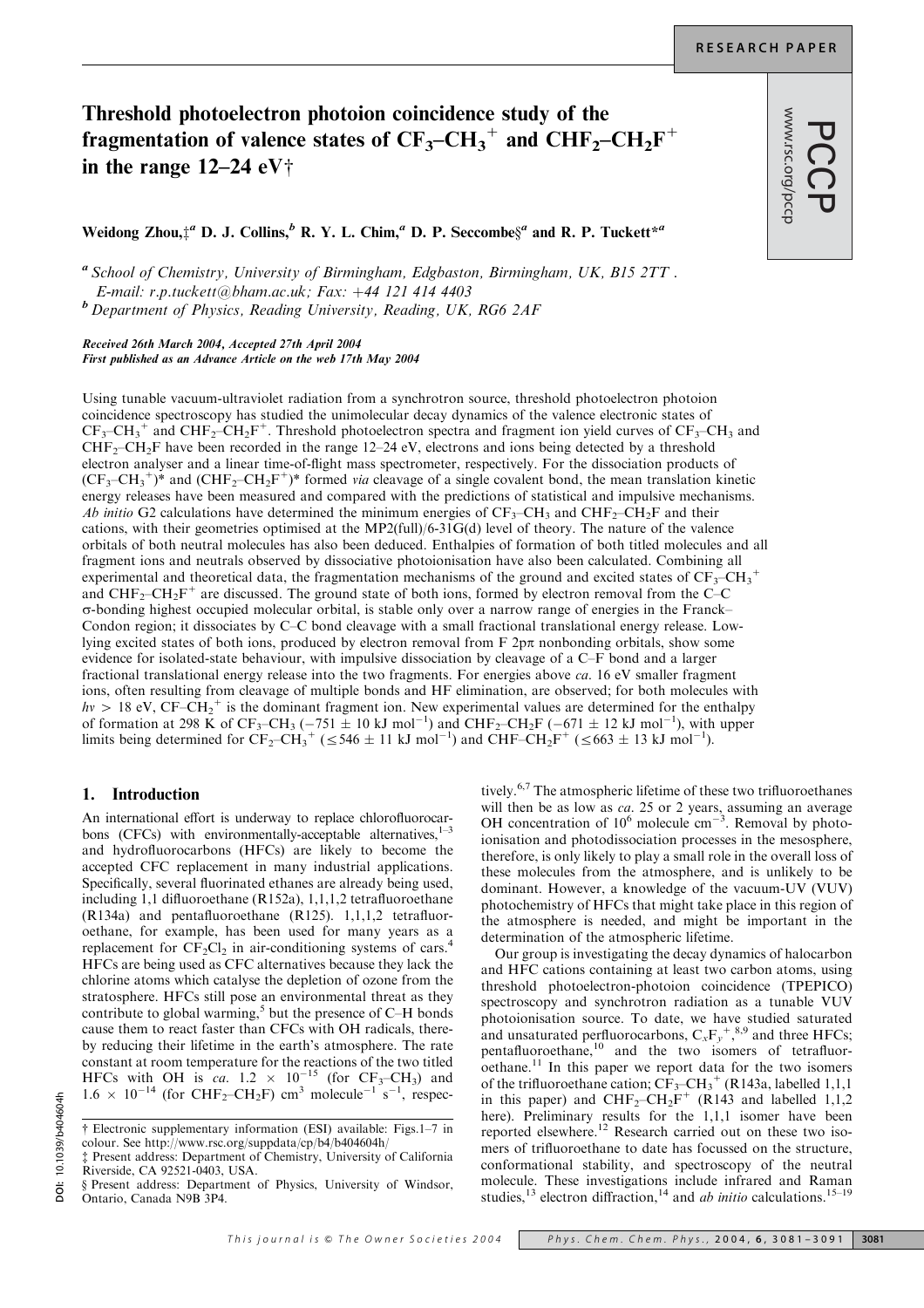A microwave spectrum has been reported only for the 1,1,1 isomer,<sup>20</sup> and recommended values for the structure, vibrational frequencies and standard enthalpy of formation for this isomer have been published.<sup>21</sup> The only papers describing properties of the ionised trifluoroethanes report He I photoelectron and electron-impact mass spectrometric studies of the 1,1,1 isomer.22,23 In the latter paper, appearance energies of the fragment ions were measured.<sup>23</sup> To our knowledge, there are no equivalent data for the 1,1,2 isomer.

In this paper we describe the results of a TPEPICO study of  $CF_3$ –CH<sub>3</sub> and CHF<sub>2</sub>–CH<sub>2</sub>F from the onset of ionisation (*ca*. 12 eV) up to 24 eV. The threshold photoelectron spectrum (TPES) and state-selected fragmentation studies of the parent ions are presented. Breakdown diagrams, yielding the formation probability of fragment ions as a function of photon energy, are obtained. The mean translational kinetic energy releases for unimolecular fragmentation proceeding via a single-bond cleavage are determined, and compared with the predictions of statistical and dynamical impulsive models. Enthalpies of formation at 298 K for the two neutral isomers and some fragment ions are also determined. These experimental results are complemented and compared with ab initio calculations of the structure of the two isomers of trifluoroethane, their ionisation energies, and the enthalpy of formation of several fragment ions.

## 2. Theoretical and experimental methods

#### 2.1 Computational methods

Using Gaussian 98, ab initio molecular orbital calculations have been performed for  $CF_3-CH_3$  and  $CHF_2-CH_2F$ , both in their neutral ground states and in the ground states of the parent cations. Calculations have also been performed for fragments produced by VUV dissociative photoionisation (e.g.  $CF_2$ - $CH_3$ <sup>+</sup>). Structures for all species were optimised using the second-order Møller–Plesset theory (MP2) with the 6-31G(d) basis set, and all electrons were included at the MP2(full)/6-31G(d) level. The MP2(full)/6-31G(d) structures were then employed for energy calculations according to the Gaussian-2  $(G2)$  procedure.<sup>24</sup> This procedure involves single-point total energy calculations at the MP4/6- 311G(d,p), QCISD(T)/6-311g(d,p), MP4/6-311G(d,p), MP4/  $6-311G(2df,p)$ , and MP2/6-311G $(3df,2p)$  levels. A small empirical correction is employed to include the high-level correlation effects in the calculations of the total electronic energies (EE). The HF/6-31G(d) harmonic vibrational frequencies, scaled by 0.8929, are applied for zero-point vibrational energy (ZPVE) corrections to obtain the total energies at 0 K ( $E_0 =$ EE + ZPVE). The enthalpies of formation at 298 K ( $\Delta_f H^{\circ}_{298}$ ) for molecular species are calculated using total energies and the scaled HF/6-31G(d) harmonic frequencies, leading to predicted enthalpies of unimolecular reactions (e.g. CHF<sub>2</sub>–CH<sub>2</sub>F  $\rightarrow$  $CHF-CH_2F^+ + F + e^-$ ). The agreement between G2 and experimental results is usually well within  $\pm 0.2$  eV (or  $\pm 20 \text{ kJ} \text{ mol}^{-1}$ ).<sup>24</sup>

## 2.2 Experimental methods

The TPEPICO apparatus has been described in detail elsewhere.<sup>11,25</sup> Synchrotron radiation from the 2 GeV electron storage ring at the Daresbury Laboratory is energy-selected using a 1 m Seya monochromator equipped with two gratings, covering the energy range ca. 8–40 eV. The majority of the experiments for  $CF_3-CH_3$  were performed using the higherenergy grating (range 105–30 nm (12–40 eV), blazed at *ca.* 55 nm) with an optical resolution of 0.3 nm; this corresponds to an energy resolution of 0.035 and 0.140 eV at 12 and 24 eV, respectively. For  $CHF_2–CH_2F$ , most experiments used the lower-energy grating (range 150–60 nm (8–21 eV), blazed at ca. 90 nm) with the same resolution. With the higher-energy grating, the effects of second-order radiation are insignificant for  $\lambda$  < 95 nm, and for the lower-energy grating insignificant for  $\lambda$  < 120 nm.

The VUV radiation is admitted into the interaction region through a glass capillary, and the photon flux is monitored using a photomultiplier tube *via* the visible fluorescence from a sodium salicylate-coated window. Threshold photoelectrons and fragment cations produced by photoionisation are extracted in opposite directions by a 20 V  $cm^{-1}$  electric field applied across the interaction region, and detected by a single channel electron multiplier and microchannel plates, respectively. The design of threshold electron analyser and time-offlight mass spectrometer are described elsewhere.<sup>11,25</sup> Following discrimination and pulse shaping, signals from the electron and ion detectors pass to a time-to-digital converter (TDC) configured in the multi-hit mode and mounted in a PC. The electrons provide the 'start', the ions the 'stop' pulses, allowing signals from the same ionisation process to be detected in delayed coincidence.

TPEPICO spectra are recorded either continuously as a function of photon energy or at a fixed energy. In the scanning-energy mode, flux-normalized TPEPICO spectra are recorded as three-dimensional, false-colour maps of coincidence count vs. ion flight time vs. photon energy. A cut through the map at a fixed photon energy yields the time of flight mass spectrum (TOF-MS), which identifies the fragment ions formed in the dissociative photoionisation at that energy. Alternatively, a background-subtracted cut taken through the histogram at a fixed flight time, corresponding to a mass peak in the TOF-MS, gives an ion yield curve. In this mode of operation, the TOF resolution is degraded to 64 ns so that all the fragment ions are observed simultaneously. The threshold electron and total ion counts are also recorded, yielding the TPES and total ion yield curve, respectively. In the fixedenergy mode, time-of-flight spectra (later referred to as TPE-PICO-TOF spectra) are measured at single energies corresponding to peaks in the TPES. Now a TOF resolution as high as the signal level permits is employed, typically 8 ns, and usually only one fragment ion is observed per spectrum. Fragment ions often have enough translational energy for the peaks comprising the TPEPICO-TOF spectra to be substantially broadened. From an analysis of the peak shape, it is then possible to obtain kinetic energy release distributions (KERDs) and hence mean kinetic energy releases,  $\langle KE \rangle_T$ . 26,27

The sample gases,  $CF_3-CH_3$  and  $CHF_2-CH_2F$ , were obtained commercially (Fluorochem Ltd., UK), with a stated purity of  $>99\%$  and used without further purification. The operating pressure was ca.  $5 \times 10^{-5}$  mbar, with a chamber base pressure of ca.  $5 \times 10^{-8}$  mbar.

#### 3. Energetics of the dissociation channels

The energetics of the dissociation channels of  $CF_3-CH_3^+$  and  $CHF<sub>2</sub>-CH<sub>2</sub>F<sup>+</sup>$  into fragment ions are given in Table 1. The enthalpies of reaction at temperature T,  $\Delta_r H^\circ_T$ , associated with the unimolecular reaction  $\overrightarrow{AB} \rightarrow \overrightarrow{A}^+ + \overrightarrow{B} + e^-$ , where AB refers to the parent molecule, are determined by calculating the difference between the enthalpies of formation of products and reactants. We have used  $\Delta_f H^{\circ}$  data at 298 K for neutrals taken from the Janaf tables,<sup>28</sup> for ions from Lias et  $al.^{29}$  and these values, in units of  $kJ$  mol<sup>-1</sup>, are shown in brackets in column 1 of the table. Where values different from these compilations are used, they are referenced later. The values used for the two parent molecules,  $-751 \pm 10 \text{ kJ} \text{ mol}^{-1}$  for  $\text{CF}_3$ -CH<sub>3</sub> and  $-671$  $\pm$  12 kJ mol<sup>-1</sup> for CHF<sub>2</sub>-CH<sub>2</sub>F, are discussed in Section 5.

Our experiment measures appearance energies at 298 K  $(AE<sub>298</sub>)$  of fragment ions, and some discussion is pertinent on how these data are measured and how they relate to  $\Delta_{r}H^{\circ}_{298}$ . Columns 2 and 3 of Table 1 give AE<sub>298</sub> and  $\Delta_{r}H_{298}^{\circ}$  values for the major fragment ions; a major ion is defined as one produced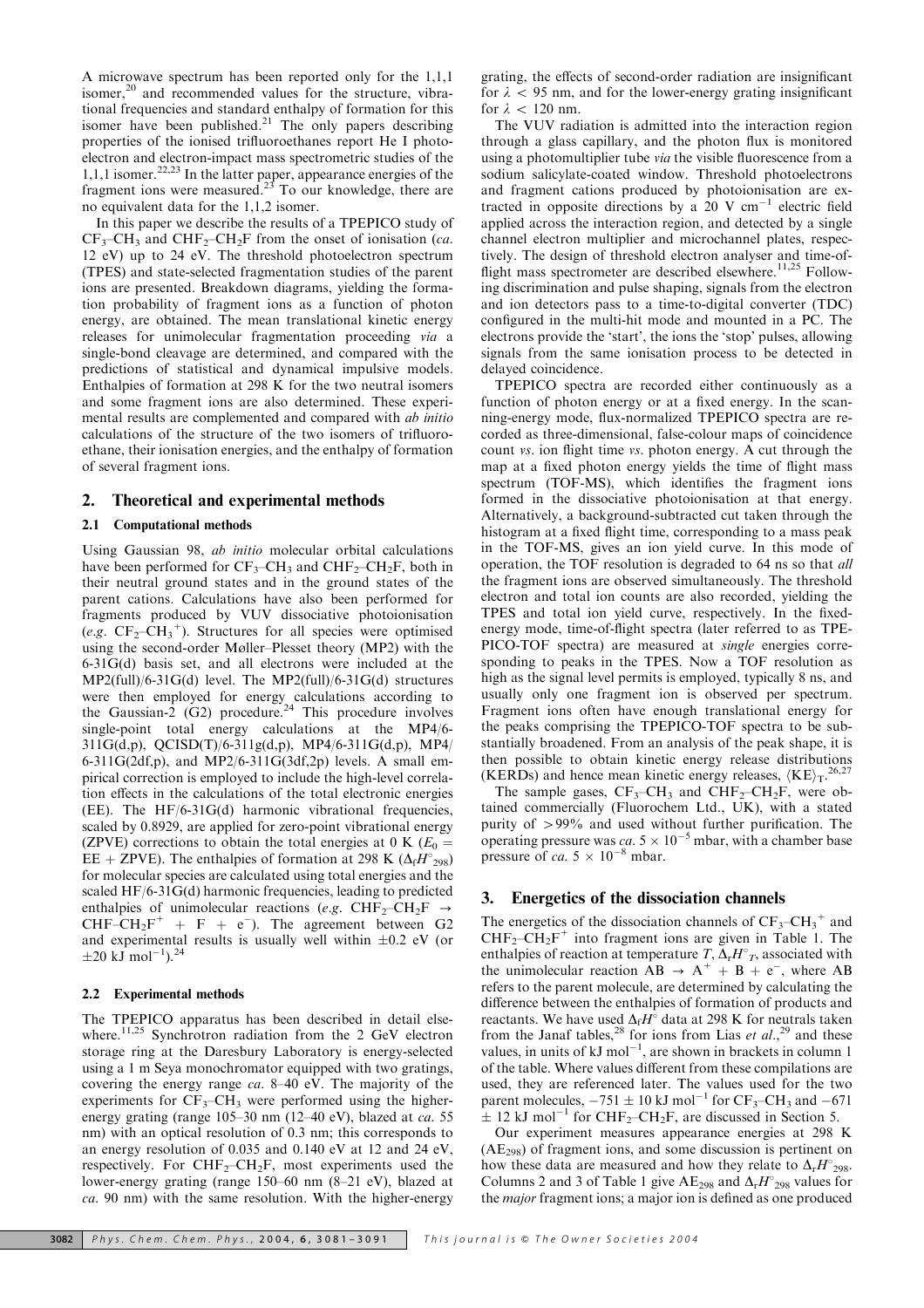|  |  |  | <b>Table 1</b> Energetics of dissociative photoionisation pathways of $CF_3-CH_3$ and $CHF_2-CH_2F$ |  |  |  |
|--|--|--|-----------------------------------------------------------------------------------------------------|--|--|--|
|--|--|--|-----------------------------------------------------------------------------------------------------|--|--|--|

|                                                                                      | AE <sub>298</sub> /eV | $\Delta_{\rm r} H^{\circ}$ <sub>298</sub> /eV <sup>d</sup> | $G2/eV^e$ |
|--------------------------------------------------------------------------------------|-----------------------|------------------------------------------------------------|-----------|
| Major <sup><i>a</i></sup> ion products of $CF_3-CH_3(-751)^c$                        |                       |                                                            |           |
| $CF3-CH3+ + e-$                                                                      | 12.98(4)              |                                                            | 12.54     |
| $CF_3^+$ (+406) + CH <sub>3</sub> (+146) + $e^-$                                     | 13.25(5)              | 13.41(5)                                                   | 13.52     |
| $CH_3^+$ (+1095) + $CF_3$ (-466) + $e^-$                                             | 14.25(5)              | 14.41(5)                                                   | 14.28     |
| $CF_2-CH_3^+$ (unknown) <sup><math>\ell</math></sup> + F (+79) + e <sup>-</sup>      | 14.10(5)              | 14.26(7)                                                   | 13.40     |
| Minor <sup>b</sup> ion products of $CF_3-CH_3(-751)$                                 |                       |                                                            |           |
| $CF-CH_2^+(+951) + F_2(0) + H (+218) + e^-$                                          | 17.1(1)               | 15.59                                                      |           |
| $CF-CH_2^+(+951) + HF (-277) + F (79) + e^{-}$                                       |                       | 19.90                                                      |           |
| $CF-CH_2^+(+951) + 2F (+158) + H (+218) + e^-$                                       |                       | 21.54                                                      |           |
| $CF_2-CH_2^+(648) + HF (-277) + e^{-}$                                               | >19.5(5)              | 11.63                                                      |           |
| $CF_2-CH_2^+(648) + H (+218) + F (+79) + e^-$                                        |                       | 17.58                                                      |           |
| $CH_2F^+(+833) + CHF_2(-237) + e^{-}$                                                | 16.5(5)               | 13.96                                                      |           |
| $CH_2F^+(+833) + CF (+255) + HF (-277) + e^-$                                        |                       | 16.19                                                      |           |
| $CH_2F^+(+833) + CF_2(-182) + H (+218) + e^{-}$                                      |                       | 16.79                                                      |           |
| Major <sup><i>a</i></sup> ion products of CHF <sub>2</sub> -CH <sub>2</sub> F (-671) |                       |                                                            |           |
| $CHF_2$ -CH <sub>2</sub> $F^+$ + $e^-$                                               | 11.88(4)              |                                                            | 11.68     |
| $CHF2+ (+604) + CH2F (-33) + e-$                                                     | 12.50(4)              | 12.65(4)                                                   | 12.76     |
| $CH_2F^+$ (+833) + CHF <sub>2</sub> (-237) + $e^-$                                   | 13.19(4)              | 13.34(4)                                                   | 13.08     |
| $CHF-CH_2F^+$ (unknown) <sup>g</sup> + F (+79) + e <sup>-</sup>                      | 14.51(5)              | 14.65(5)                                                   | 13.72     |
| $CHF_2-CH_2^+$ (unknown) + F (+79) + e <sup>-</sup>                                  |                       |                                                            | 12.42     |
| Minor <sup>b</sup> ion products of CHF <sub>2</sub> -CH <sub>2</sub> F (-671)        |                       |                                                            |           |
| $CF-CH_2^+(+951) + HF (-277) + F (79) + e^{-}$                                       | 16.21(5)              | 14.76                                                      |           |
| $CF-CH_2^+(+951) + F_2(0) + H (+218) + e^-$                                          |                       | 19.07                                                      |           |
| $CF-CH_2^+(+951) + 2F (+158) + H (+218) + e^-$                                       |                       | 20.71                                                      |           |
|                                                                                      |                       |                                                            |           |

 $a<sup>a</sup>$  Major ion product is defined as either the parent ion, or a fragment ion caused by a single bond fission.  $b<sup>b</sup>$  Minor ion product is defined as a fragment ion caused by fission of multiple bonds. <sup>c</sup> Literature values for  $\Delta_f H^{\circ}{}_{298}$ , given in brackets in Column 1, have units of kJ mol<sup>-1</sup> (Section 3).  $d$  For the major ions, the value of  $\Delta_r H_{298}$  is derived from AE<sub>298</sub> of the fragment ion using the procedure of Traeger and McLoughlin.<sup>30</sup> For the minor ions, the value of  $\Delta_r H_{298}$  is given by the enthalpy of formation of products minus that of reactants; we use values for  $\Delta_f H_{298}$  given in brackets in Column 1, where the units are  $kJ$  mol<sup>-1</sup>. <sup>e</sup> Enthalpy of reaction at 298 K, using enthalpies of formation of products and reactants calculated at the G2 level of theory with optimised minimum-energy geometries. <sup>f</sup> Our data yields an upper limit for  $\Delta_f H_{298}^{\circ}(\text{CF}_2-\text{CH}_3^+)$  of 546  $\pm$ 11 kJ mol<sup>-1</sup>. <sup>*s*</sup> Our data yields an upper limit for  $\Delta_f H_{298}^{\circ}$  (CHF–CH<sub>2</sub>F<sup>+</sup>) of 663  $\pm$  13 kJ mol<sup>-1</sup>.

by a single bond fission. The AE<sub>298</sub> of each fragment ion has been determined from the extrapolation of the linear portion of the ion yield to zero signal. At the optical resolution of our experiment, this is equivalent to the first onset of signal. No corrections have been made for exit channel barriers or kinetic shifts, and AEs determined in this way can only be regarded as upper limits. The procedure of Traeger and McLoughlin<sup>30</sup> has been used to convert the AE<sub>298</sub> into  $\Delta_{r}H_{298}^{\circ}$ . For the reaction  $AB \rightarrow A^+ + B + e^-$ , Traeger and McLoughlin have shown that:

$$
\Delta_{r}H_{298}^{\circ} \leq A E(A^{+})_{298} + \int_{0}^{298} c_{p}(A^{+}) dT + \int_{0}^{298} c_{p}(B) dT - \frac{5RT}{2}
$$
\n(1)

As above, the upper limit for  $\Delta_r H_{298}$  arises due to the fact that there may be an exit channel barrier and/or a kinetic shift; if both are zero, then the equality sign in eqn. (1) applies. This equation assumes the validity of the stationary electron convention that, at threshold, the electron has zero translational energy. If the last three terms in eqn. (1) are ignored, a significant error may be introduced in equating the measured  $AE_{298}$  into an upper limit for  $\Delta_{r}H^{\circ}_{298}$ . The second and third terms on the right-hand side of eqn. (1), equivalent to  $H^{\circ}_{298} - H^{\circ}_{0}$  for A<sup>+</sup> or B, contain contributions from translational (2.5RT), rotational (1.5RT) and vibrational  $(N_A hv)$  $[exp(hv/k_BT) - 1]$  per vibrational mode) motion, evaluated at  $T = 298$  K. The error is greater the larger the number of vibrational modes, and hence the number of atoms in  $A^+$  and B. Vibrational frequencies of  $A^+$  and B are taken from standard sources. $28,31$  If they are not available, they are estimated by comparison with isoelectronic molecules.

For the minor fragment ions, defined as ions caused by a fission of multiple bonds, column 3 of Table 1 gives the values of  $\Delta_r H^2_{298}$  calculated from the enthalpy of formation of products minus that of reactants, using the values in column 1. Column 2 shows the  $AE<sub>298</sub>$  of the minor ion, and we have not converted this value into an upper limit for  $\Delta_r H_{298}^{\circ}$  via the procedure of Traeger and McLoughlin. Comparison of the values in Columns 2 and 3 can suggest what neutral partner(s) form with the minor fragment ion.

#### 4. Theoretical results

# 4.1 Structure of  $CF_3-CH_3$  and  $CF_3-CH_3^+$ , and orbital character

The optimised geometries of  $CF_3$ -CH<sub>3</sub> and  $CF_3$ -CH<sub>3</sub><sup>+</sup> (Table 2) have been obtained at the MP2(full)/6-31G(d) level. Both have a staggered  $C_{3v}$  symmetry, and the geometry for the neutral is very close to that from electron diffraction<sup>14</sup> and microwave<sup>20</sup> studies. The highest occupied molecular orbital (HOMO) has mainly C–C  $\sigma$  character (Fig. 1). Loss of an electron from this orbital yields the ground state of  $CF_3-CH_3^+$ which is predicted to have a lengthened C–C bond. The orbitals of next lowest energy (labelled  $HOMO - 1(a)$  and  $HOMO 1(b)$  in Fig. 1) are degenerate  $\pi$  orbitals with a node on different C–C–H planes. They are largely localised on the  $CH<sub>3</sub>$  group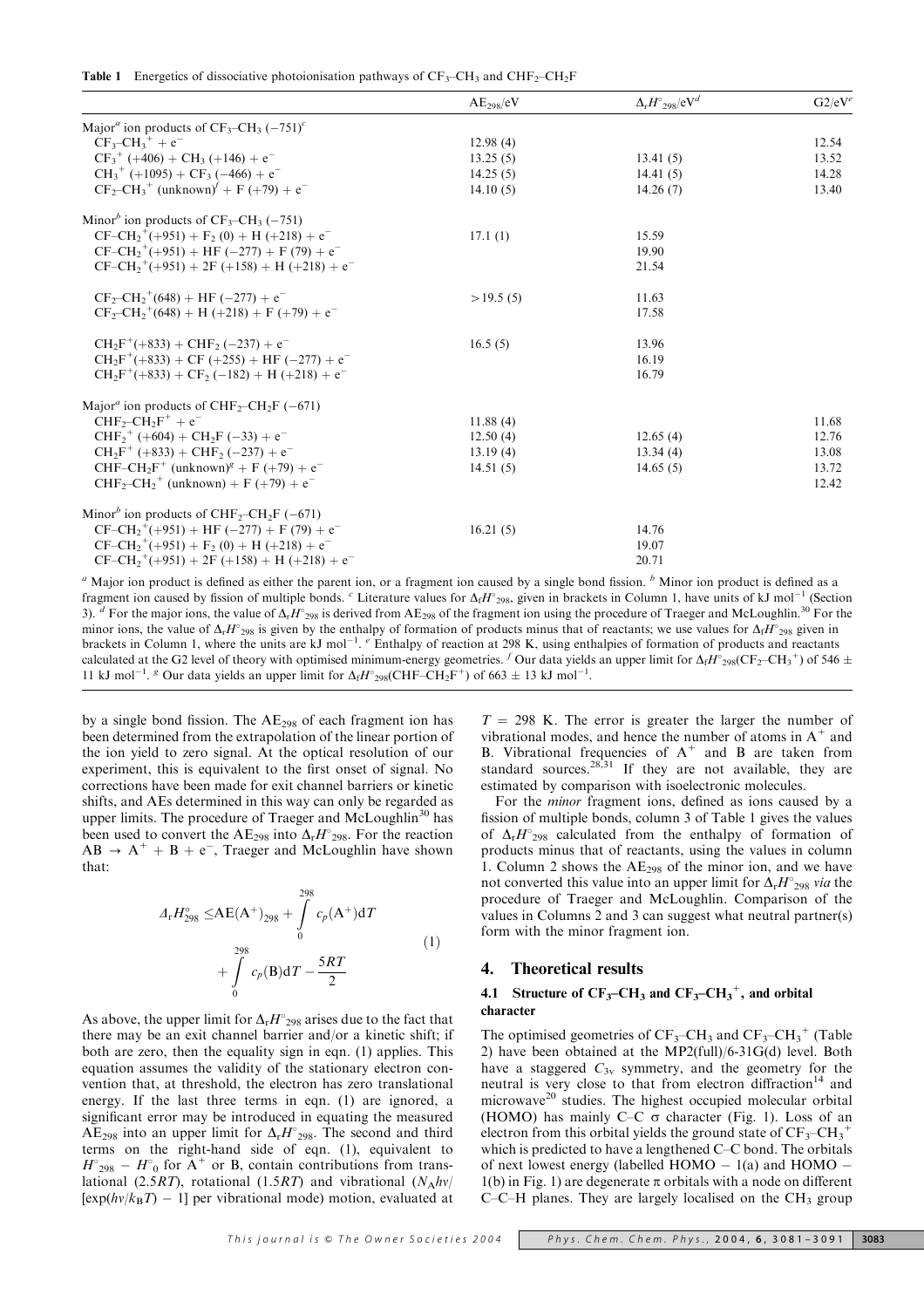Table 2 Optimised minimum-energy geometries<sup>a</sup> for the ground electronic state of neutral and parent cation of 1,1,1 trifluoethane calculated at the MP2(full)/6-31G(d) level of theory

|                                                                                                                      | $CF3-CH3$                 | $CF3-CH3+$                |  |  |
|----------------------------------------------------------------------------------------------------------------------|---------------------------|---------------------------|--|--|
| Symmetry                                                                                                             | $C_{3v}$                  |                           |  |  |
| Electronic state                                                                                                     | ${}^1A_1$                 | $C_{3v}$<br>${}^{2}A_{1}$ |  |  |
| R(C1,C2)                                                                                                             | 1.495                     | 1.922                     |  |  |
| R(C1,Fn)                                                                                                             | 1.353                     | 1.287                     |  |  |
| R(C2, Hn)                                                                                                            | 1.090                     | 1.088                     |  |  |
| $\theta$ (C2,C1,Fn)                                                                                                  | 111.6                     | 101.8                     |  |  |
| $\theta$ (C1,C2,Hn)                                                                                                  | 109.2                     | 98.8                      |  |  |
| $\theta$ (Fm,C1,Fn)                                                                                                  | 107.2                     | 115.9                     |  |  |
| $\theta$ (Hm,C2,Hn)                                                                                                  | 109.7                     | 117.7                     |  |  |
| D(Fm, C1, C2, Hn)                                                                                                    | $180.0, +60.0$ or $-60.0$ | $180.0, +60.0$ or $-60.0$ |  |  |
| $E_0/E_h$                                                                                                            | $-377.133224$             | $-376.673470$             |  |  |
| Adiabatic $IE_0/eV$                                                                                                  | 12.51                     |                           |  |  |
| <sup><i>a</i></sup> Bond lengths, <i>R</i> , in Å; bond angles, $\theta$ and dihedral angles, <i>D</i> , in degrees. |                           |                           |  |  |

| Structure of CF <sub>3</sub> -CH <sub>3</sub>         | $HOMO-1(b)$ |
|-------------------------------------------------------|-------------|
| HOMO                                                  | $HOMO-2$    |
| $HOMO-1(a)$                                           | $HOMO-3$    |
|                                                       |             |
| Computed minimum openay etmography of the angund stat |             |

Fig. 1 Computed minimum energy structure of the ground state of  $CF_3-CH_3$  and its five highest valence molecular orbitals. The orbitals are calculated at the MP2/6-31(d) level of theory.

with some C–H bonding character, and give rise to two bands due to Jahn–Teller splitting following ionisation. The next two orbitals, labelled HOMO  $-$  2 and HOMO  $-$  3, are mainly F  $2p\pi$  nonbonding in character. We note that ionisation from these orbitals will give rise to excited states of  $CF_3-CH_3^+$ which are expected to dissociate via F-loss to  $CF_2-CH_3^+ + F$ , provided dissociation follows a rapid impulsive mechanism.

At this level of theory, the main geometry changes upon ionisation from the HOMO of  $CF_3-CH_3$  are a C–C bond length increase of 0.42  $\AA$ , a C–F bond length decrease of 0.06 A, and a transition from non-planar to planar geometry for the  $CF<sub>3</sub>$  and  $CH<sub>3</sub>$  groups where the positive charge is localised. G2 energies are computed for the ground states of  $CF_3-CH_3$  and  $CF_3-CH_3^+$ . From the difference, an adiabatic ionisation energy (AIE) of 12.51 eV at 0 K, 12.54 eV at 298 K, is obtained. The unfavourable Franck–Condon factors at the onset of the first photoelectron band will almost certainly lead to an experimental onset of signal which is significantly greater than this ab initio value. A vertical ionisation energy (VIE) of 13.92 eV was deduced from the ground state of  $CF_3-CH_3$ , using the G2 energy for  $CF_3-CH_3^+$  calculated with its geometry constrained to that of  $CF_3-CH_3$ .

# 4.2 Structure of  $CHF_2-CH_2F$  and  $CHF_2-CH_2F^+$ , and orbital character

The minimum energy geometries of  $CHF_2$ –CH<sub>2</sub>F and CHF<sub>2</sub>–  $CH<sub>2</sub>F<sup>+</sup>$  have also been determined at the MP2(full)/6-31G(d) level (Table 3). For the neutral, the trans structure with a symmetry of  $C_1$  is more stable, in agreement with the conclusions reported through analysis of infrared/Raman spectra and electron diffraction.<sup>13,14</sup> For  $\text{CHF}_2-\text{CH}_2\text{F}^+$ , the main structural change after ionisation is an increase of 0.43 Å in the C–C bond length, a decrease of 0.07  $\AA$  in the C–F bond length, and an increase in the  $\angle$  FCF,  $\angle$  FCH and  $\angle$  HCH bond angles in both the CHF<sub>2</sub> and CH<sub>2</sub>F groups. Thus, both the CHF<sub>2</sub> and CH2F groups adopt a more planar structure upon ionisation. There is also a small rotation about the C–C bond upon ionisation that leads to four atoms FCCF being approximately located in a plane. The AIE of  $CHF_2-CH_2F$  was calculated through the G2 energy difference between the ground state of the neutral molecule and its cation. A value of 11.68 eV is then deduced at 298 K. As with  $CF_3-CH_3$ , the poor Franck– Condon factor in the threshold region will almost certainly lead to an overestimation of the adiabatic ionisation energy from the onset of signal in the threshold photoelectron spectrum compared to this *ab initio* value. The VIE of  $CHF_2-CH_2F$ was not determined.

The structure of the neutral molecule and the five highest valence molecular orbitals (MOs) are shown in Fig 2. At this level of theory, the HOMO consists of mainly C–C  $\sigma$  bonding and C–H  $\sigma^*$  antibonding character, consistent with the changes in geometry after ionisation. The orbital of next highest energy (i.e. HOMO - 1) is a  $\pi^*$  orbital localized on the CH<sub>2</sub>F group, with C–H  $\sigma$  bonding character. The (HOMO  $-$  2) orbital is a hybrid orbital largely localized on the CHF<sub>2</sub> group, consisting of C–H  $\sigma$  bonding and F 2p $\pi$  lone-pair character. Both of the next two higher excited valence orbitals (HOMO – 3 and HOMO – 4) are mainly composed of F  $2p\pi$ lone-pair nonbonding orbitals. The removal of an electron from this type of orbital is expected to result in C–F bond fission, *i.e.* fragmention to  $C_2H_3F_2^+ + F$ , provided the dissociation follows an impulsive mechanism. Note that if this mechanism is operative, the electron density maps of the orbitals (Fig. 2) suggest that F loss from the  $(HOMO - 3)$ orbital should produce predominantly the isomer CHF–  $CH_2F^+$ , whereas F loss from (HOMO – 4) will yield both CHF–CH<sub>2</sub>F<sup>+</sup> and CHF<sub>2</sub>–CH<sub>2</sub><sup>+</sup>.

#### 4.3 Calculation of  $\Delta_r H_{298}$  for dissociative photoionisation reactions

As described earlier, the enthalpies of formation at 298 K of both isomers of  $C_2F_3H_3$  and all the neutral and fragment ions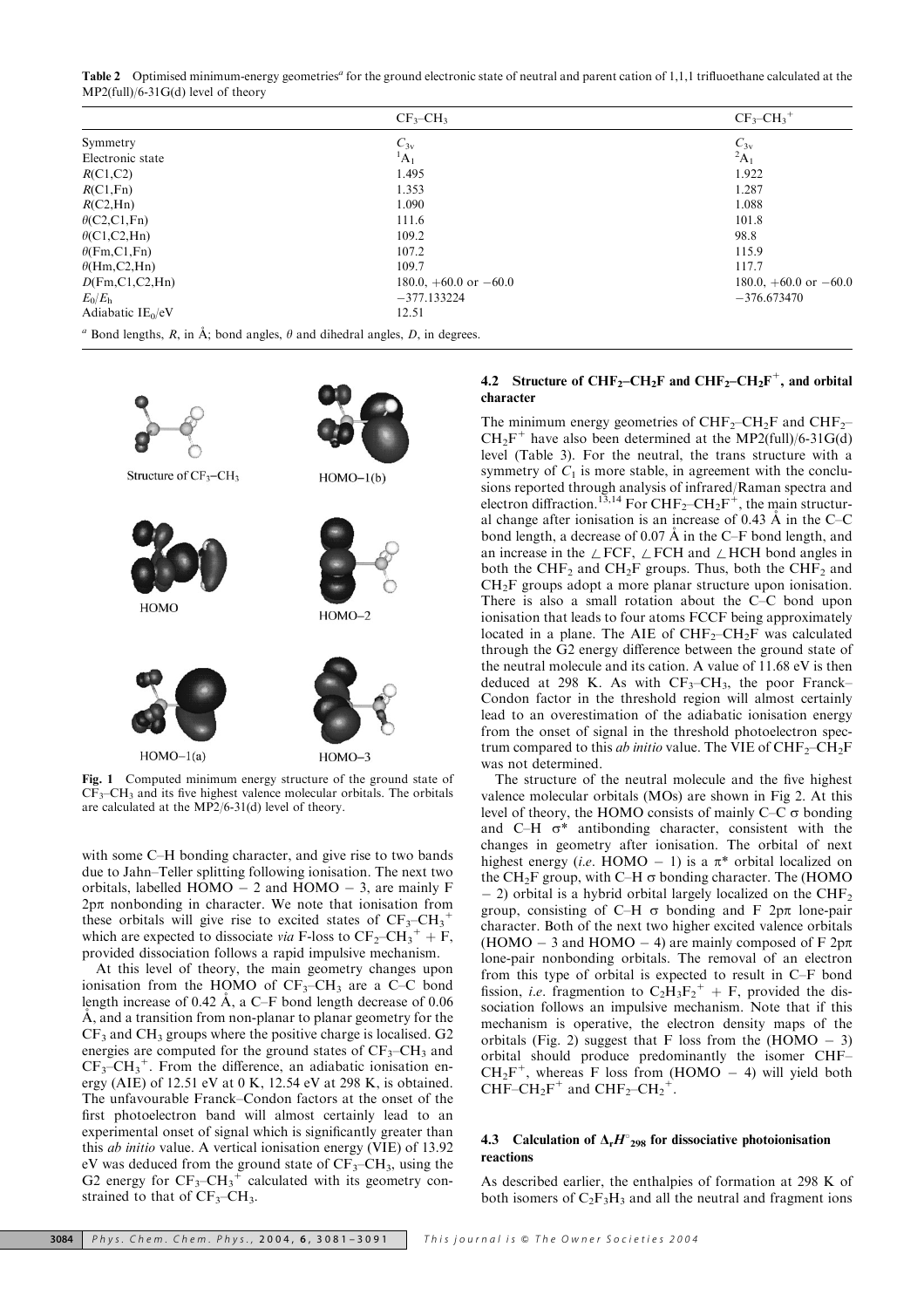Table 3 Optimised minimum-energy geometries<sup>a</sup> for the ground electronic state of neutral and parent cation of 1,1,2 trifluoroethane calculated at the MP2(full)/6-31G(d) level of theory

|                                                                                                                      | $CHF2-CH2F$   | $CHF2-CH2F+$  |
|----------------------------------------------------------------------------------------------------------------------|---------------|---------------|
| Symmetry                                                                                                             | $C_1$         | $C_1$         |
| Electronic state                                                                                                     | $A^1$         | $2\mathbf{A}$ |
| $R$ (C-C)                                                                                                            | 1.505         | 1.921         |
| $CHF2$ group                                                                                                         |               |               |
| $R$ (C-H)                                                                                                            | 1.092         | 1.095         |
| $R$ (C-F)                                                                                                            | 1.371         | 1.293         |
|                                                                                                                      | 1.364         | 1.290         |
| $\theta$ (FCF)                                                                                                       | 108.3         | 114.8         |
| $\theta$ (FCH)                                                                                                       | 109.1         | 117.3         |
|                                                                                                                      | 108.5         | 116.8         |
| $CH2F$ group                                                                                                         |               |               |
| $R(C-F)$                                                                                                             | 1.388         | 1.303         |
| $R$ (C-H)                                                                                                            | 1.092         | 1.091         |
|                                                                                                                      | 1.092         | 1.090         |
| $\theta$ (HCH)                                                                                                       | 109.7         | 114.8         |
| $\theta$ (FCH)                                                                                                       | 109.4         | 115.0         |
|                                                                                                                      | 110.2         | 121.5         |
| D(FCCF)                                                                                                              | 176.0         | 179.7         |
| $E_0/E_h$                                                                                                            | $-377.098895$ | $-376.670595$ |
| Adiabatic $IE_0/eV$                                                                                                  | 11.65         |               |
| <sup><i>a</i></sup> Bond lengths, <i>R</i> , in Å; bond angles, $\theta$ and dihedral angles, <i>D</i> , in degrees. |               |               |



Fig. 2 Computed minimum energy structure of the ground state of  $CHF<sub>2</sub>-CH<sub>2</sub>F$  and its five highest valence molecular orbitals. The orbitals are calculated at the MP2/6-31(d) level of theory.

observed by dissociative photoionisation have been calculated. It is therefore possible to calculate the enthalpy of reaction at this temperature for all the observed reactions. For reactions involving production of a major fragment ion, these values are shown in column 4 of Table 1, and we should note that these G2 calculations refer specifically to reactants and products whose energies have been determined with optimised geometries.

# 5. Experimental results and discussion

# 5.1 Threshold photoelectron spectra of  $CF_3-CH_3$  and  $CHF<sub>2</sub>-CH<sub>2</sub>F$

The threshold photoelectron spectrum (TPES) of  $CF_3-CH_3$ was measured in the range 13–22 eV at an optical resolution of 0.3 nm (Fig 3). The vertical ionisation energies of the six peaks, labelled as the  $\check{X}$ ,  $\check{A}$ ,  $\check{B}$ ,  $\check{C}$ ,  $\check{D}$  and  $\check{E}$  states of the parent ion, are 14.56, 15.19, 16.03, 16.91, 19.00 and 20.23 eV, respectively. The onset of ionisation is  $12.98 \pm 0.04$  eV. A notable feature of this spectrum is that the ground electronic state of  $CF_3-CH_3^+$ partially overlaps that of the first excited state. This observation is different from  $CHF_2-CF_3$ ,  $CF_3-CH_2F$  and  $CHF_2-$ CHF<sub>2</sub>, and CHF<sub>2</sub>-CH<sub>3</sub>,<sup>10-12</sup> where these molecules all have broad but well-separated first photoelectron bands following electron removal from the HOMO. These four molecules also show an increase in the energy of the onset of ionisation as the number of fluorine atoms increases, an effect already noted by Sauvageau et al.<sup>22</sup> from He I photoelectron spectra. Furthermore, corresponding bands of higher energy in their TPES shift to higher energy with an increase in the number of fluorine atoms. These observations are consistent with the perfluoro effect, arising from the higher effective nuclear charge of a fluorine compared to a hydrogen atom and the corresponding stabilisation of the  $\sigma$  orbitals in fluorinated ethanes.



Fig. 3 Threshold photoelectron spectrum of  $CF_3-CH_3$ . The optical resolution is 0.3 nm.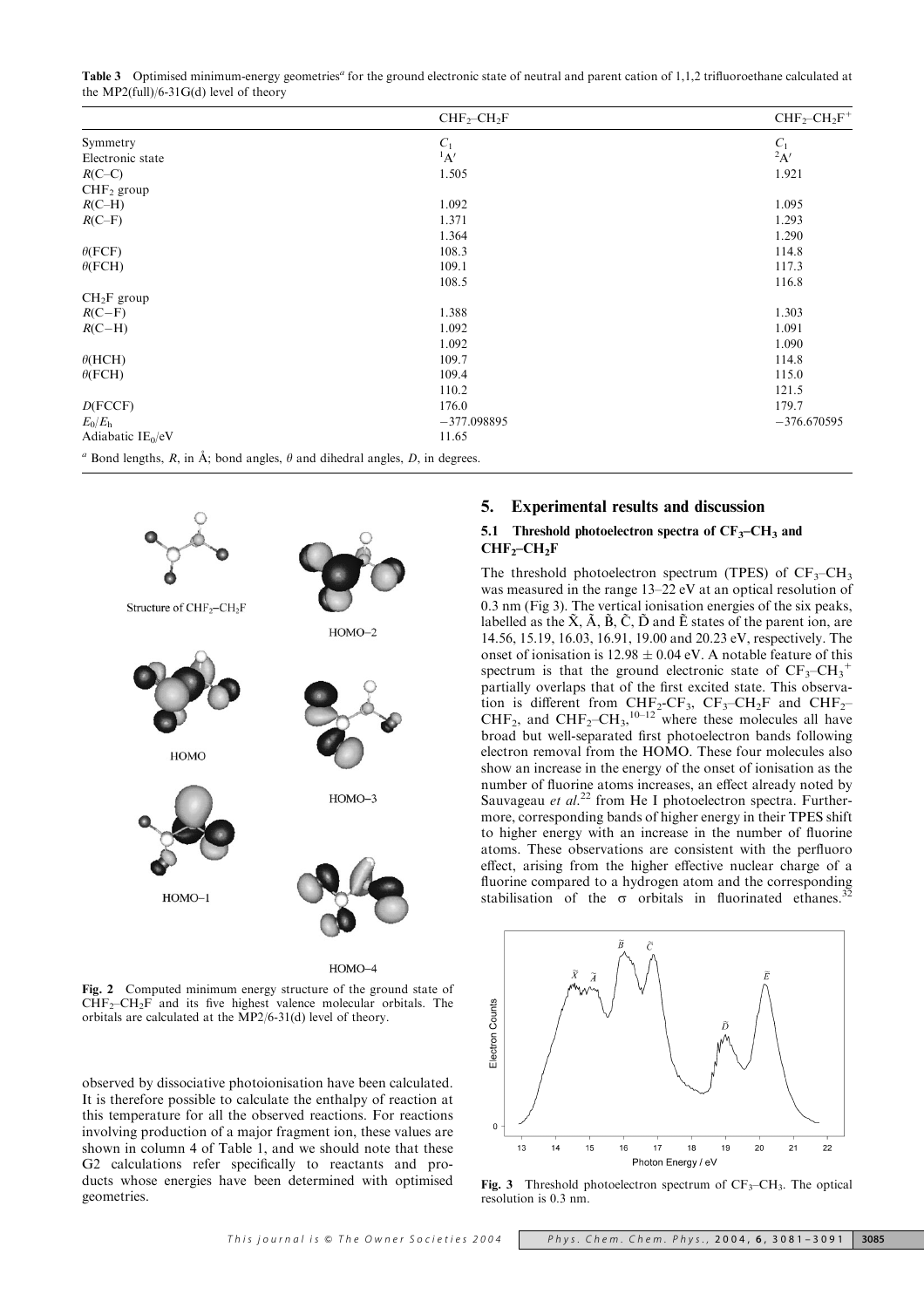The anomalous behaviour of  $CF_3-CH_3$ , with its unusually high onset of ionisation giving rise to overlap of the first and second photoelectron bands, may arise due to the higher symmetry of this molecule, although the same behaviour is observed for  $CHF<sub>2</sub>-CH<sub>2</sub>F$  which has lower symmetry (see later). Note that the ab initio calculations described in Section 4 show that the energy difference between the HOMO of  $CF_3-CH_3$  and the degenerate  $\pi$  orbitals is small, only 0.6 eV at the MP2/6-31G(d) level. As with all the other hydrofluorocarbons, electron removal from the strong  $C-C$   $\sigma$ -bonding HOMO will yield a broad photoelectron band. Thus, the overlap of the first and second photoelectron bands in the (T)PES of  $CF_3-CH_3$  is not surprising. The two bands centred around 16 and 17 eV in the TPES of  $CF_3-CH_3$  are likely to be due to removal of an electron from the (HOMO  $-$  2) and (HOMO  $-$  3) molecular orbitals of  $F$  2p $\pi$  lone pair character.

The band positions reported by Sauvageau et  $al$ <sup>22</sup> from the He I photoelectron spectrum of  $CF_3-CH_3$  are similar to those of the TPES reported here, but the relative intensities of the bands are different. This difference could be due either to a change in the relative ionisation cross section between excitation at threshold and excitation above threshold with nonresonant radiation, or to autoionisation effects. As noted in our previous papers on small perfluorocarbons,<sup>8,9</sup> a comparison of the total ion yield and the integrated TPES can reveal the peaks in the TPES that arise via autoionisation. There is excellent agreement between the integrated TPES and the total ion yield of  $CF_3-CH_3$ ,<sup>33</sup> indicating that no autoionisation processes occur in this energy area. It is likely, therefore, that for  $CF_3$ - $CH<sub>3</sub>$  the former explanation is correct.

The onset of ionisation,  $12.98 \pm 0.04$  eV, is 0.28 eV lower than that reported by electron impact ionisation, $^{23}$  but 0.44 eV higher than the ab initio calculation at 298 K (Section 4.1). This latter difference must be due to the near-zero Franck–Condon factor at the onset of the first photoelectron band due to the large geometry change upon ionisation. Combining the experimental onset with the value for  $\Delta_f H^{\circ}_{298}(\text{CF}_3-\text{CH}_3)$  of  $-751 \pm 10^{11}$ 10 kJ mol<sup>-1</sup> (see later), we determine  $\Delta_f H_{298}^{\circ}(\text{CF}_{3} - \text{CH}_{3}^+)$  <  $501 \pm 11 \text{ kJ} \text{ mol}^{-1}$ .

The threshold photoelectron spectrum of  $CHF_2$ –CH<sub>2</sub>F was also measured with an optical resolution of 0.3 nm (Fig 4). The vertical ionisation energies of the eight observed peaks (or shoulders) in the range 12–25 eV are determined to be 13.03, 13.75, 14.96, 15.97, 17.51, 18.62, 19.17 and 22.26 eV, and these are labelled as ionisation to the  $\tilde{X}$ ,  $\tilde{A}$ ,  $\tilde{B}$ ,  $\tilde{C}$ ,  $\tilde{D}$ ,  $\tilde{E}$ ,  $\tilde{F}$  and  $\tilde{G}$ states of the parent ion. The band corresponding to the ground ionic state is relatively weak and broad, consistent with the large change in geometry following electron removal from the HOMO of C–C  $\sigma$ -bonding character. The next two bands, labelled  $\tilde{A}$  and  $\tilde{B}$  at 13.75 and 14.96 eV respectively, are assigned to mainly C–H  $\sigma$ -bonding orbitals localised on the

 $CH_2F$  and  $CHF_2$  groups, respectively. Note that, as with  $CF_3$ – CH<sub>3</sub>, the  $\tilde{X}$  and  $\tilde{A}$  bands are not well separated. At higher energy the TPES of  $CHF_2–CH_2F$  shows two relatively narrow peaks centred at 15.97 and 17.51 eV, labelled  $\tilde{C}$  and  $\tilde{D}$ . Narrow peaks in photoelectron spectra with unresolved vibrational structure often relate to the removal of a non-bonding electron, confirming that the  $(HOMO - 3)$  and  $(HOMO - 4)$  molecular orbitals of this molecule are essentially  $F 2p\pi$  nonbonding in character. It is shown later that 15.97 eV corresponds to the photon energy leading to the maximum intensity of the fragment ion  $CHF-CH_2F^+$  produced by breaking a C–F bond. This phenomenon of isolated state-selected behaviour in the hydrofluorocarbon cations is relatively common, and has been observed by us and others in  $C_2F_4H_2^+$ ,  $C_2F_5H^+$  and  $C_2F_6^{\;+10,11,34}$ 

The observed onset of signal in the TPES occurs at 11.88  $\pm$ 0.04 eV. This experimental ionisation threshold is 0.20 eV higher than the calculated AIE of  $CHF_2$ –CH<sub>2</sub>F from the G<sub>2</sub> calculation. This difference is due to the very low Franck– Condon factor in the threshold region, and the observed ionisation threshold should only be regarded as an upper limit. Combining the observed IE with a value for  $\Delta_f H^{\circ}{}_{298}(\text{CHF}_2$ -CH<sub>2</sub>F) of  $-671 \pm 12$  kJ mol<sup>-1</sup> (see later), we determine  $\Delta_f H^{\circ}_{298}(CHF_2-CH_2F^+)$  < 475  $\pm$  13 kJ mol<sup>-1</sup>. As with CF<sub>3</sub>-CH3, the excellent agreement between the integrated TPES and the total ion yield suggests that autoionisation is not an important process in this energy range.<sup>33</sup> We note no published HeI photoelectron spectrum exists to compare the relative peak intensities to the spectrum recorded under threshold conditions (Fig. 4).

#### 5.2 Scanning-energy TPEPICO spectra

5.2.1 Coincidence ion yields of  $CF_3-CH_3^+$ . A TPEPICO spectrum in the scanning-energy mode was recorded for  $CF_3$ –  $CH<sub>3</sub>$  from 12–22 eV at a wavelength resolution of 0.3 nm and an ion TOF resolution of 64 ns. The parent ion and the fragments  $CF_3^+$ ,  $CH_3^+$ ,  $CF_2$ - $CH_3^+$  and  $CF$ - $CH_2^+$  were detected as the strongest five ions, and their yields are shown in Fig. 5. The parent ion appears weakly at the lowest energy, then with increasing energy the three major fragment ions  $CF_3^+$ ,  $CF_2-CH_3^+$  and  $CH_3^+$  are observed. These four ions are the main fragments within the energy range 12–17 eV. At higher energy, an ion of mass 45 u, almost certainly  $CF-CH_2^+$ , appears gradually and becomes the dominant fragment in the range 18–21 eV. Very weak minor fragment ions are also observed with masses of 33 u ( $CH_2F^+$ ) and 64 u ( $CF_2$ –  $CH_2$ <sup>+</sup>), but their yields are not shown in Fig. 5. We comment that as with  $CHF_2-CF_3^+$ ,<sup>10</sup> but unlike both isomers of  $C_2H_2F_4^{\dagger}$ ,<sup>11</sup> we did not observe any signal due to  $CF_3-CH_2^{\dagger}$ ,



Fig. 4 Threshold photoelectron spectrum of  $CHF_2-CH_2F$ . The optical resolution is 0.3 nm.



Fig. 5 Coincidence ion yields from  $CF_3-CH_3$  over the energy range 13–22 eV. The optical resolution is 0.3 nm.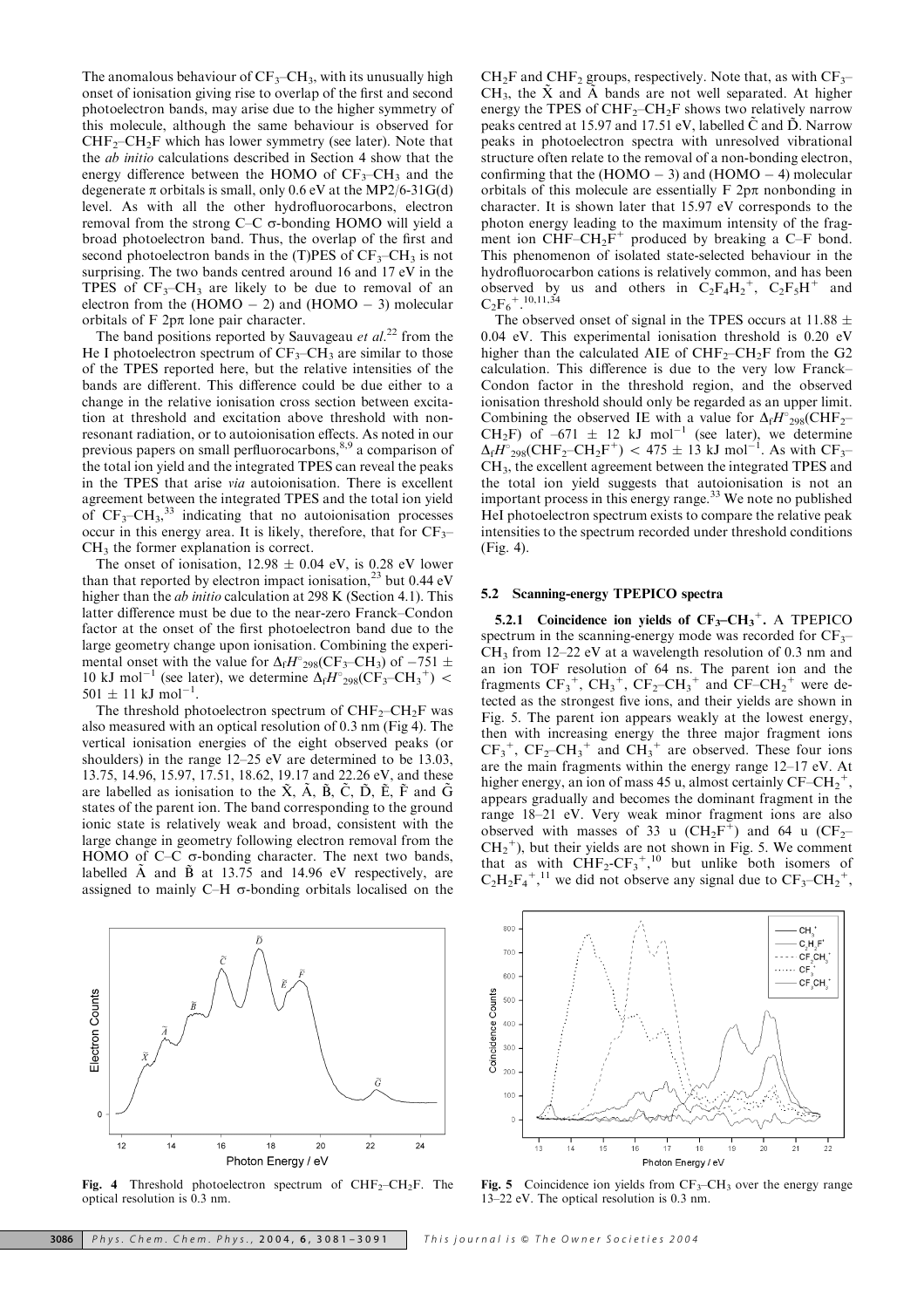corresponding to C–H bond fission. Note that by using a TOF resolution of only 64 ns, a definitive determination of the number of hydrogen atoms in a fragment ion can be problematic, but we are confident of these assignments.

Within the energy range of the ground ionic state, the cation  $CF_3-CH_3^+$  is observed with an appearance energy of 12.98  $\pm$ 0.04 eV. This signal is relatively weak and appears over a narrow energy range, suggesting that the  $\tilde{X}$  state of  $CF_3-CH_3^+$ is bound only for a small range of low vibrational levels in the Franck–Condon envelope. The slow rise of the ion yield in the threshold region is due to the small Franck–Condon factor at threshold. Electron impact studies have observed an ionisation threshold of 13.26 eV. $^{23}$  Due to the electron energy resolution being significantly inferior, the results from our photon-impact experiment should be more accurate.

The CF<sub>3</sub><sup>+</sup> fragment ion has an AE<sub>298</sub> of 13.25  $\pm$  0.05 eV. This fragment is the most intense and dominates until 15.5 eV. Using the procedure of Traeger and McLoughlin, $30$  this value of AE<sub>298</sub> converts into an upper limit of  $13.41 \pm 0.05$  eV for  $\Delta_{r}H_{298}^{\circ}$  for the reaction  $CF_{3}-CH_{3} \rightarrow CF_{3}^{+} + CH_{3} + e^{-}$ (Table 1). C–C bond cleavage can also produce  $\text{CH}_3^+$  as the fragment ion, where we measure  $AE_{298}$  to be  $14.25 \pm 0.05$  eV. As above, this value can be used to determine an upper limit of  $\Delta_{r}H^{\circ}_{298}$  for the reaction  $CF_{3}-CH_{3} \rightarrow CH_{3}^{+}+CF_{3} + e^{-}$  to be 14.41  $\pm$  0.05 eV (Table 1). G2 calculations predict  $\Delta_{\rm r}H_{298}^{\circ}$  for these two reactions to be very similar, 13.52 and 14.28 eV, respectively. Our experimental values can be used to determine an average  $\Delta_f H_{298}$  for the parent neutral molecule. Using literature values of  $\Delta_f H_{298}$  for CH<sub>3</sub>,<sup>28</sup> CH<sub>3</sub><sup>+</sup>,<sup>35</sup> CF<sub>3</sub><sup>36</sup> and  $CF_3^{\dagger}$ ,<sup>37</sup> a lower limit of  $-751 \pm 10 \text{ kJ}$  mol<sup>-1</sup> is determined for  $\Delta_f H^{\circ}_{298}(\text{CF}_3-\text{CH}_3)$ . This value is in excellent agreement with  $-771$  kJ mol<sup>-1</sup> from our G2 calculation, and independent theoretical values of  $-746 \pm 2$  and  $-755$  from Chen et al.<sup>21</sup> and Zachariah et  $al$ .<sup>18</sup> By assuming that there are no exit channel barriers or kinetic shifts in either reaction we equate our lower limit value with the absolute value. Henceforth, therefore, we use  $\Delta_f H^{\circ}{}_{298}(\text{CF}_3-\text{CH}_3) = -751 \pm 10 \text{ kJ} \text{ mol}^{-1}$ .

The  $CF_2-CH_3^+$  fragment ion signal appears with a threshold of 14.10 eV  $\pm$  0.05 eV, corresponding to an upper limit of  $\Delta_{r}H^{\circ}_{298}$  for the reaction  $CF_{3}-CH_{3} \rightarrow CF_{2}-CH_{3}^{+} + F + e^{-}$  of 14.26 eV. The signal increases slowly, then rises rapidly from approximately 15.5 eV. From 14.1–17.8 eV, the peaks in the ion yield of  $CF_2-CH_3^+$  match the bands in the TPES. An interesting point is that the emergence of the second threshold at 15.5 eV corresponds to the onset of the B-state band in the TPES. The ab initio calculation shows that this band is associated with the electronic state caused largely by electron loss from the (HOMO  $-$  2) F  $2p\pi$  nonbonding orbital. The (HOMO  $-$  3) orbital also has F  $2p\pi$  nonbonding character. The similarity of the ion signal with the shape of the  $\tilde{B}$  and  $\tilde{C}$ bands in the TPES suggest that  $CF_2-CH_3^+$  is produced directly via C–F bond cleavage by an impulsive mechanism from these electronics states of the parent cation without prior internal energy conversion to the ground state. From the upper limit of  $\Delta_{r}H_{298}^{\circ}$ , we determine  $\Delta_{f}H_{298}^{\circ}(\text{CF}_{2}-\text{CH}_{3}^{+}) \leq 546 \pm 11$  kJ  $mol<sup>-1</sup>$ . We were not able to measure the kinetic energy release in the dissociation  $CF_3-CH_3^+ \rightarrow CF_2-CH_3^+ + F$  (Section 6), but by analogy with the 1,1,2 isomer we can asssume that it may be considerable. It is likely, therefore, that the true enthalpy of formation of this ion is significantly lower than this value. A G2 calculation, for instance, predicts  $\Delta_f H^{\circ}_{298}(\text{CF}_2)$  $-CH_3^+$ ) to be 443 kJ mol<sup>-1</sup>, and Lias *et al.*<sup>29</sup> give an indirect value of 458 kJ mol<sup>-1</sup>. These data are therefore self-consistent, and suggest that the  $AE_{298}(CF_2-CH_3^+)$  lies well above the thermochemical threshold energy of  $CF_2-CH_3^+ + F + e^-$ . The daughter ion is therefore likely to be formed with the release of significant kinetic energy. We comment that, in principle, it should be possible to determine experimentally the absolute value of  $\Delta_f H^{\circ}_{298}(\text{CF}_2\text{--CH}_3^+)$  by measuring the kinetic energy release into  $CF_2-CH_3^+ + F$  as a function of photon energy,

and extrapolating the linear graph to determine the photon energy at which the kinetic energy release would be zero.<sup>38</sup> This procedure would then yield the dissociative ionisation energy, i.e.  $\Delta_{r}H^{\circ}$  for the reaction  $CF_{3}-CH_{3} \rightarrow CF_{2}-CH_{3}^{+} + F + e^{-}$ . Unfortunately, whilst this experiment has been successfully employed for the *ground* electronic state of polyatomic cations which are repulsive in the Franck–Condon region (e.g.  $CF_4^+$ and  $SF_6^+$ ,<sup>38</sup> we have not been able to yield equivalent data for repulsive, excited electronic states.<sup>10,11</sup> Possible reasons for the failure of such experiments are described elsewhere.<sup>10,11</sup> We can, therefore, only confirm an experimental upper limit for  $\Delta_f H^{\circ}{}_{298}(\text{CF}_2\text{--CH}_3^+)$  of 546  $\pm$  11 kJ mol<sup>-1</sup>.

Above 17 eV, minor ions are observed. The strongest is CF–  $CH_2^+$  which appears with a threshold of 17.1  $\pm$  0.1 eV. Energetically, this minor ion can only form with  $HF + F$  as neutrals (Table 1). As the direct three-body dissociation  $CF_{3-}$  $CH_3 \rightarrow CF-CH_2^+ + HF + F + e^-$  seems unlikely, we propose a two-step mechanism to form  $CF-CH_2^+$ . The first step involves the loss of a F atom to produce  $CF_2-CH_3^+$ , the second step  $(CF_2-CH_3^+ \rightarrow CF-CH_2^+ + HF)$  proceeds via a tight transition state and HF elimination. The ion yield curves of CF–CH<sub>2</sub><sup>+</sup> and CF<sub>2</sub>–CH<sub>3</sub><sup>+</sup> support this suggestion, since the increase of the  $CF-CH_2^+$  signal corresponds exactly to the decrease of the  $CF_2-CH_3^+$  signal. The second step will almost certainly involve a barrier in the exit channel, and could explain why the  $AE_{298}$  of  $CF-CH_2^+$  bears no relation to the energy of the dissociation channel  $CF-CH_2^+ + HF + F + e^-$ ; the former lies ca. 1.5 eV higher in energy. Such a three-body dissociation through a sequential two-step mechanism has already been suggested to explain the products of dissociative photoionisation of  $CFCl_2-CH_3^{39}$  and  $CHF_2-CH_3^{40}$  Above 18  $eV$ , CF–CH<sub>2</sub><sup>+</sup> becomes the dominant ion fragment. Very weak signals due to the minor ions  $CF_2-CH_2^+$  (mass 64 u) and  $CH_2F^+$  (mass 33 u) are also observed above 16.5 eV. In the latter case, the most likely accompanying neutral fragment is  $CHF<sub>2</sub>$ , so these products can only form *via* both H- and F-migration across the C–C bond.

5.2.2 Coincidence ion yields of  $\text{CHF}_2-\text{CH}_2\text{F}^+$ . The TPEPI-CO spectrum in the energy range 11.8–24.0 eV was measured with an optical resolution of 0.3 nm. The ion yields are shown in Fig. 6. The parent ion appears at lowest energy from the ground ionic state. As the photon energy increases, a C–C bond fragmentation reaction takes place, followed at higher energy by cleavage of a C–F bond. This can be seen in the ion yields for  $\text{CHF}_2^+$ ,  $\text{CH}_2\text{F}^+$ , and  $\text{CHF--CH}_2\text{F}^+$  or  $\text{CHF}_2\text{--CH}_2^+$ . As with the 1,1,1 isomer, C–H bond cleavage is not observed. These four major ions are the dominant fragments until 16 eV, when a new reaction channel involving two or more bond cleavages opens, possibly with intra-molecular proton transfer.



Fig. 6 Coincidence ion yields from  $CHF_2-CH_2F$  over the energy range 12–25 eV. The optical resolution is 0.3 nm.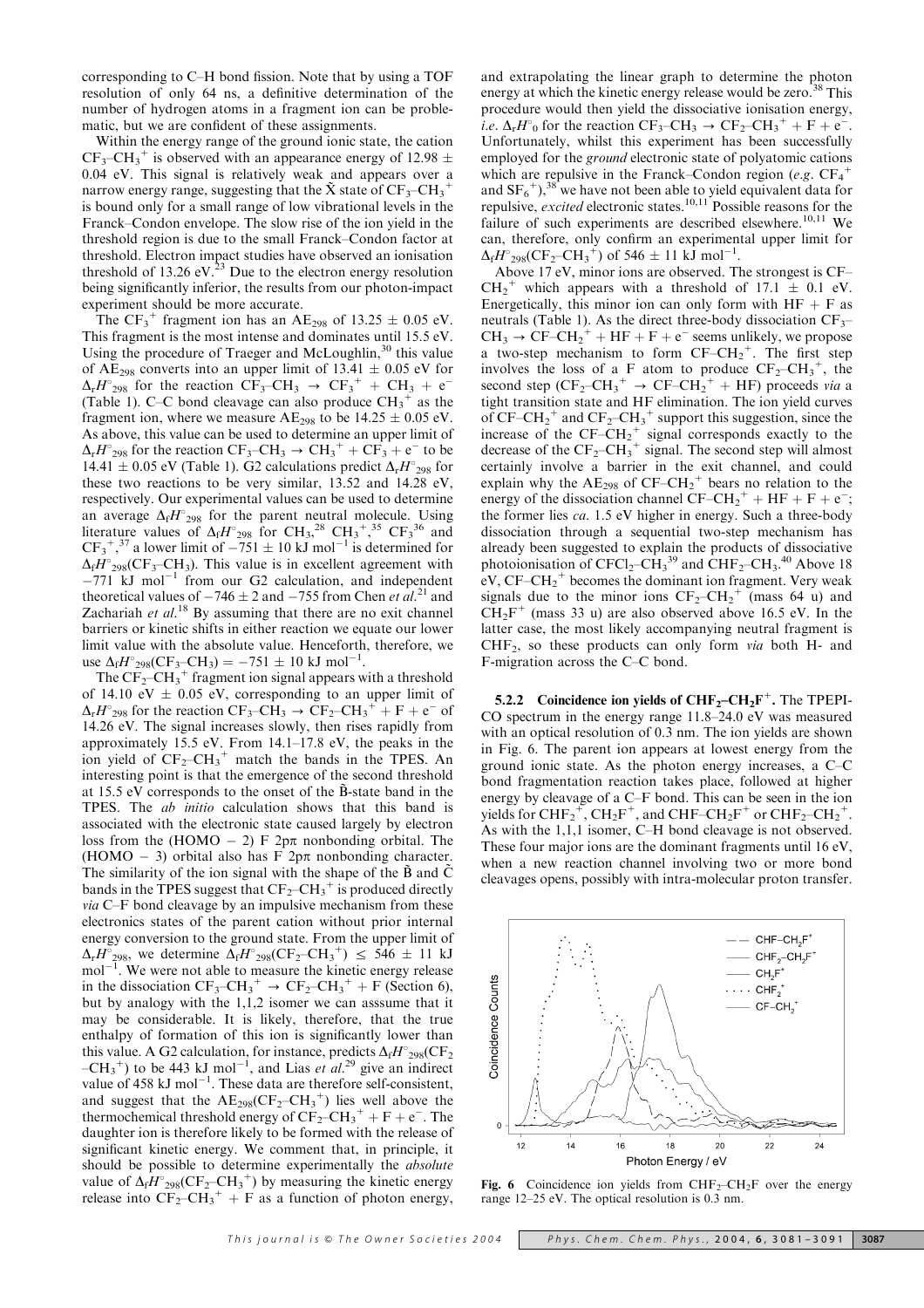The fragment  $CF-CH_2^+$  gradually becomes the dominant ion in the higher photon energy region, and we note that an ion of mass 45 u was also dominant with  $hv > 18$  eV for 1,1,1 trifluoroethane (Section 5.2.1). As for  $CF_3-CH_3$ , we have used the procedure of Traeger and McLoughlin<sup>30</sup> to convert the AE298 of the major fragment ions, determined from an extrapolation of the linear portion of the ion yield to the baseline, into an upper limit for the enthalpy of the unimolecular reaction at 298 K,  $\Delta_{r}H_{298}^{0}$ , in order to determine unknown values of enthalpies of formation at this temperature. For the minor ions, we only compare  $AE_{298}(CF-CH_2^+)$  with  $\Delta_r H_{298}$ for the possible dissociation reactions to infer what the accompanying neutrals may be.

From the onset of ionisation, 11.88 eV, up to ca. 12.5 eV, the parent ion forms exclusively, implying that low vibrational levels of the ground state of the parent cation are bound and lie below the first dissociation threshold. The parent ion intensity decreases sharply when the fragmentation channel to produce  $CHF_2^+$  becomes energetically allowed.  $CHF_2^+$  has an AE<sub>298</sub> of  $12.50 \pm 0.04$  eV, and is the predominant ion from *ca*. 12.8 to 16.0 eV. The  $AE_{298}$  can be converted into an upper limit of the enthalpy change for the reaction  $CHF_2-CH_2F \rightarrow CHF_2^+ +$  $CH_2F + e^-$  at 298 K of 12.65  $\pm$  0.04 eV. This value is in excellent agreement with the value of  $\Delta_r H_{298}^{\circ}$ , 12.76 eV, derived by us from G2 calculations for the enthalpy of formation of reactants and products of this reaction. The other possible ionic product from cleavage of the C–C bond,  $CH_2F^+$ , has an AE<sub>298</sub> of 13.19  $\pm$  0.04 eV, corresponding to  $\Delta_{r}H^{\circ}{}_{298} \leq 13.34 \pm 0.04$  eV. This latter value is only in reasonable agreement with our G2 calculation for the enthalpy change for the reaction  $CHF_2-CH_2F \rightarrow CHF_2 + CH_2F^+ + e^$ of 13.08 eV. Both  $CHF_2^+$  and  $CH_2F^+$  form by cleavage of the C–C bond, and are the expected products for dissociation by removing a  $\sigma$  electron from the HOMO of CHF<sub>2</sub>–CH<sub>2</sub>F. As with the 1,1,1 isomer, the good agreement of both energies with theory implies no exit channel barriers or kinetic shifts in either fragmentation channel. Combining these experimental values of  $\Delta_r H^{\circ}{}_{298}$  with literature values for the enthalpies of formation of CHF<sub>2</sub>(-237 kJ mol<sup>-1</sup>), CH<sub>2</sub>F (-33 kJ mol<sup>-1</sup>), CH<sub>2</sub>F<sup>+</sup> (833) kJ mol<sup>-1</sup>)<sup>29</sup> and CHF<sub>2</sub><sup>+</sup> (604 kJ mol<sup>-1</sup>),<sup>10</sup> a refined, average enthalpy of formation at 298 K for  $\mathrm{CHF_{2}-CH_{2}F}$  of  $-671\pm12$  $kJ$  mol<sup>-1</sup> is deduced. This value is in excellent agreement with our G2 calculation,  $-680 \text{ kJ} \text{ mol}^{-1}$ , and other literature values in the range  $-656$  to  $-665$  kJ mol<sup>-1</sup>.<sup>16,41</sup>

At a photon energy of  $14.51 \pm 0.05$  eV, corresponding to  $\Delta_{r}H^{\circ}{}_{298} \leq 14.65 \pm 0.05 \text{ eV}^{30}$  the signal from an ion of mass 65 u increases rapidly. This signal, corresponding to F-atom loss from the parent ion, approximately matches the drop in the ion signal of  $CHF_2^+$ . It is not possible to differentiate the two isomers CHF–CH<sub>2</sub>F<sup>+</sup> or CHF<sub>2</sub>–CH<sub>2</sub><sup>+</sup> in the TOF-MS. G2 calculations predict  $\Delta_{r}H_{298}^{0}$  to be 13.72 eV for the reaction  $CHF_2-CH_2F \rightarrow CHF-CH_2F^+ + F + e^-$  and 12.42 eV for the reaction  $CHF_2-CH_2F \rightarrow CHF_2-CH_2^+ + F + e^-$ . Both channels are therefore open at the AE298 threshold of 14.51 eV. Formation of the other isomer with mass 65 u,  $CF_2-CH_3^+$ , involves both fission of a C–F bond and H-atom migration, and seems unlikely. The energy of 14.51 eV is close to the onset of the (HOMO – 3) C excited state of  $CHF_2-CH_2F^+$  centred at 15.97 eV, and the yield of this fragment ion follows closely the threshold photoelectron signal of the  $\tilde{C}$  state. Molecular orbital calculations predict that the  $\tilde{C}$  state of  $CHF_2-CH_2F^+$  is produced by electron removal from a F  $2p\pi$  non-bonding orbital localised predominantly on the  $CHF<sub>2</sub>$  group (Section 4.2). It seems likely, therefore, at least near threshold, that  $CHF-CH_2F^+$  is the dominant component and arises from the dissociation CHF<sub>2</sub>-CH<sub>2</sub>F  $\rightarrow$  CHF-CH<sub>2</sub>F<sup>+</sup> + F + e<sup>-</sup>. Careful analysis of the ion yield shows a two-step increase, with a second threshold at ca. 15.2 eV. It is possible that this second threshold is due either to rapid dissociative ionisation from a different electronic state of the parent ion or to formation of a

different isomer of  $C_2H_3F_2^+$ ; we note that ionisation from the  $(HOMO - 4)$  orbital followed by impulsive F-atom loss may lead to significant production of the isomer  $CHF_2-CH_2^+$ . From  $\Delta_{r}H^{\circ}_{298} \le 14.65 \pm 0.05$  eV, we determine  $\Delta_{f}H^{\circ}_{298}$  (CHF  $-CH_2F^+$ )  $\leq 663 \pm 13$  kJ mol<sup>-1</sup>. However, since the dissociation  $CHF_2-CH_2F^+ \rightarrow CHF-CH_2F^+ + F$  has a considerable kinetic energy release (Fig. 7 and Section 5.3), it is likely that the absolute enthalpy of formation of this ion is significantly lower than this value. A G2 calculation, for example, predicts  $\Delta_f H^{\circ}$ <sub>298</sub>(CHF–CH<sub>2</sub>F<sup>+</sup>) to be 565 kJ mol<sup>-1</sup>, and Lias *et al.*<sup>29</sup> quote 543 kJ mol<sup>-1</sup> determined from the proton affinity of CHF=CHF.

As observed in the dissociative photoionisation of other fluorine-substituted ethanes,  $10,11,34$  a rapid impulsive mechanism involving cleavage of the C–F bond often occurs when the molecular orbital from which the electron has been removed has mainly  $F$  2p $\pi$  lone pair character. If this mechanism is occurring, the fragment ion  $+$  F atom will have considerable translational kinetic energy, and can lead to a large difference between the observed dissociative ionisation threshold and the calculated energy of reaction. From the calculated electron densities of the molecular orbitals, and the fact that a large fraction of the available energy is deposited into translation kinetic energy of fragments in the CHF–CH<sub>2</sub>F<sup>+</sup> or CHF<sub>2</sub>–  $CH_2^+ + F$  decay channel (Table 4), it seems likely that CHF–  $CH_2F^+$  or  $CHF_2-CH_2^+$  is produced directly and impulsively from the C and/or D excited electronic states of  $CHF_2-CH_2F$ without prior internal conversion to the ground state. These states of the parent ion are then showing the characteristics of isolated-state behaviour, a phenomenon which is expected in



Fig. 7 Coincidence TOF spectra of either CHF–CH<sub>2</sub>F<sup>+</sup> or CHF<sub>2</sub>- $\tilde{\text{CH}_2}^+$  from CHF<sub>2</sub>–CH<sub>2</sub>F photoionised at 16.02 eV. The solid line gives the best fit to the data, comprised of five contributions ( $n = 1-5$ ) in the basis set for  $\varepsilon_t(n)$ .<sup>27</sup> The reduced probability of each contribution is shown in (b). The fit yields a total mean translational kinetic energy,  $\langle KE \rangle_T$ , into the daughter ion + F of 0.82  $\pm$  0.04 eV, which constitutes 51% of the available energy.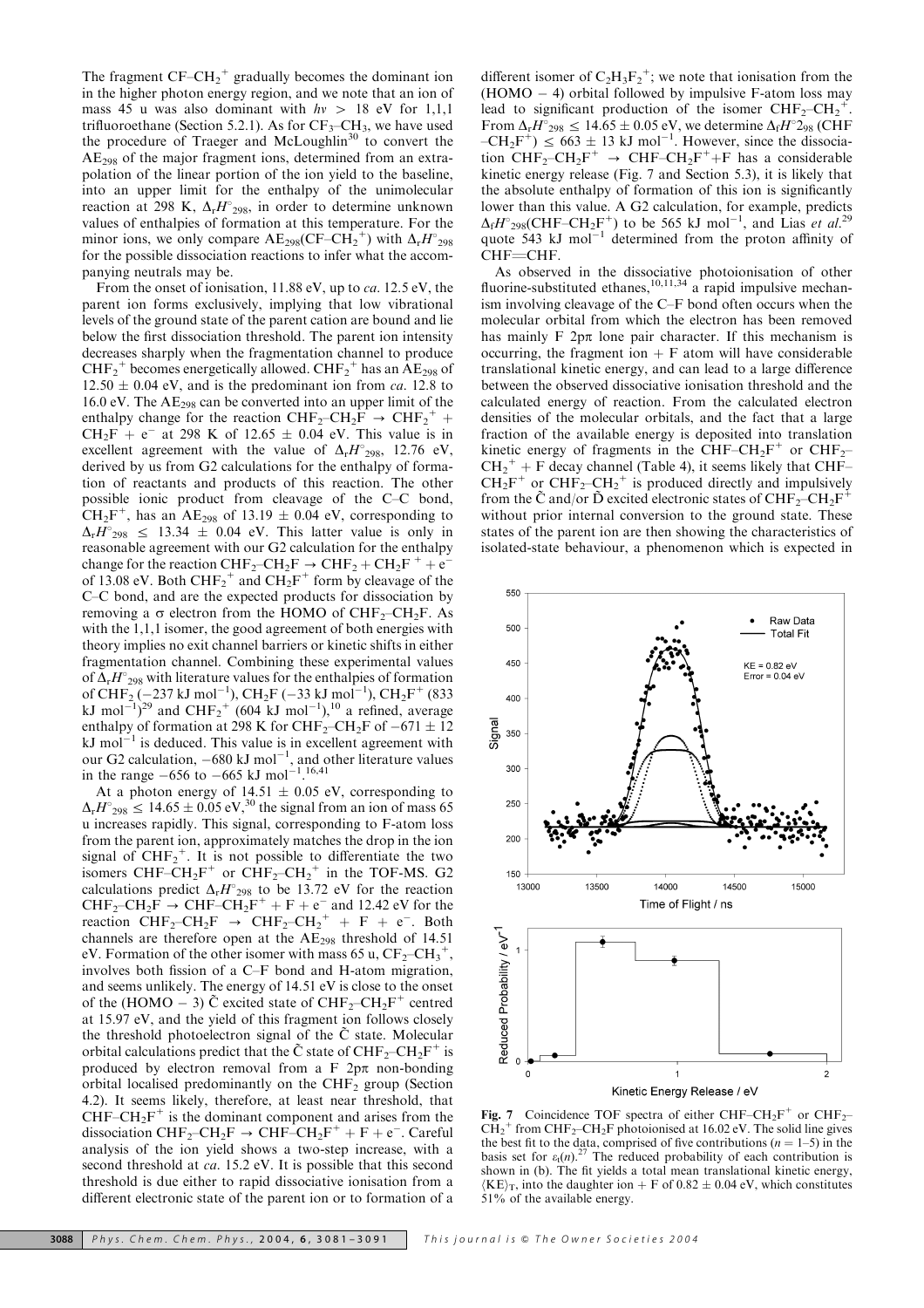**Table 4** Mean translation KE releases,  $\langle KE \rangle_T$ , of the two-body fragmentation of the valence states of  $CF_3-CH_3^+$  and  $CHF_2-CH_2F^+$ 

|                                      | Fragment ion                          | hv/eV       |                         |                  | Fraction ratio <sup>b</sup> |             |           |
|--------------------------------------|---------------------------------------|-------------|-------------------------|------------------|-----------------------------|-------------|-----------|
| Parent ion                           |                                       |             | $E_{\text{avail}}/eV^a$ | $K E_{\rm T}/eV$ | Experimental                | Statistical | Impulsive |
| $CF_3$ -CH <sub>3</sub> <sup>+</sup> | $CF_3^+$                              | 14.50       | 1.34                    | $0.13 \pm 0.02$  | 0.10                        | 0.06        | 0.49      |
|                                      |                                       | $14.95^{c}$ | 1.79                    | $0.32 \pm 0.03$  | 0.18                        | 0.06        | 0.49      |
|                                      |                                       | 18.99       | 5.83                    | $0.48 \pm 0.02$  | 0.08                        | 0.06        | 0.49      |
|                                      |                                       | 20.16       | 7.00                    | $0.58 \pm 0.02$  | 0.08                        | 0.06        | 0.49      |
|                                      | $CH_3^+$                              | 16.00       | 1.84                    | $0.08 \pm 0.01$  | 0.04                        | 0.06        | 0.49      |
|                                      |                                       | 18.99       | 4.83                    | $0.16 \pm 0.01$  | 0.03                        | 0.06        | 0.49      |
|                                      |                                       | 20.16       | 6.00                    | $0.24 \pm 0.02$  | 0.04                        | 0.06        | 0.49      |
|                                      | $CF_2$ -CH <sub>3</sub> <sup>+d</sup> |             |                         |                  |                             |             |           |
| $CHF2-CH2F+$                         | $CHF2+$                               | 13.03       | 0.62                    | $0.02 \pm 0.002$ | 0.03                        | 0.06        | 0.30      |
|                                      |                                       | 13.71       | 1.30                    | $0.06 \pm 0.01$  | 0.05                        | 0.06        | 0.30      |
|                                      |                                       | 14.80       | 2.39                    | $0.17 \pm 0.02$  | 0.07                        | 0.06        | 0.30      |
|                                      |                                       | 16.02       | 3.61                    | $0.28 \pm 0.06$  | 0.08                        | 0.06        | 0.30      |
|                                      | $CH_2F^+$                             | 13.71       | 0.61                    | $0.02 \pm 0.003$ | 0.03                        | 0.06        | 0.30      |
|                                      |                                       | 14.80       | 1.70                    | $0.13 \pm 0.02$  | 0.08                        | 0.06        | 0.30      |
|                                      |                                       | 16.02       | 2.92                    | $0.11 \pm 0.01$  | 0.04                        | 0.06        | 0.30      |
|                                      |                                       | 17.64       | 4.54                    | $0.16 \pm 0.02$  | 0.04                        | 0.06        | 0.30      |
|                                      |                                       | 19.00       | 5.90                    | $0.31 \pm 0.02$  | 0.05                        | 0.06        | 0.30      |
|                                      | $CHF-CH_2F^{+e}$                      | 16.02       | 1.61                    | $0.82 \pm 0.04$  | 0.51                        | 0.06        | 0.50      |

<sup>a</sup>  $E_{\text{avail}} = hv + \text{thermal energy of parent molecule at 298K}$  (i.e. 0.09 eV) – AE<sub>298</sub>(daughter ion). <sup>b</sup> Given by  $\langle KE \rangle_T / E_{\text{avail}}$ . <sup>c</sup> Minor component of CF<sub>2</sub>  $-CH_3^+$  (65 u) in the fit. <sup>d</sup> No measurements made for CF<sub>2</sub>-CH<sub>3</sub><sup>+</sup> between 14 and 18 eV since its mass is too similar to that of CF<sub>3</sub><sup>+</sup> (69 u) and CF<sub>2</sub>- $CH_2^+$  (64 u). <sup>e</sup> May include a very small component of  $CHF_2-CH_2^+$ .

small cations but is unexpected in polyatomic cations with as many as eight atoms.

At higher photon energies, the ion  $CF-CH_2^+$  (possibly with a very small component of ions with mass 44 and 46 u) gradually increases, and for photon energies above ca. 17 eV this ion becomes dominant. This ion was also the dominant, minor ion for dissociative photoionisation of  $CF_3-CH_3$  with hv  $> 18$  eV. The observed AE<sub>298</sub> of the ion, 16.21  $\pm$  0.05 eV, is significantly higher than the only possible thermochemical reaction energy, 14.76 eV, for the three-body fragmentation  $CHF_2-CH_2F \rightarrow CF-CH_2^+ + F + HF + e^-$ ; fragmentation to  $CF-CH_2^+ + F_2 + H + e^-$  at 19.07 eV, or even to  $CF-CH_2^+ +$  $2F + H + e^{-}$  at 20.71 eV, are both forbidden energetically As with the 1,1,1 isomer, the increase of the  $CF-\overline{CH}_2^+$  signal roughly matches the decrease of the  $C_2H_3F_2^+$  signal. This may imply that  $CF-CH_2^+$  is formed via a two-step mechanism. First, a fluorine atom is lost from the  $\tilde{C}$  or  $\tilde{D}$  excited states of the parent ion through an impulsive mechanism as described above to form an isomer of  $C_2H_3F_2^+$ , then formation of CF–  $CH_2^+$  occurs from  $C_2H_3F_2^+$  via a tight transition state, an exit channel barrier, and HF elimination. We note that the difference between the  $AE_{298}(CF-CH_2^+)$  and the energy of the dissociation channel  $CF-CH_2^+ + HF + F + e^-$  is ca. 1.5 eV, the same value as with  $HF + F$  elimination from the 1,1,1 isomer (Section 5.2.1).

#### 5.3. Kinetic energy releases

TPEPICO-TOF spectra at a resolution of 8 ns have been recorded for the major fragment ions at photon energies corresponding to the Franck–Condon maxima of the valence states of  $CF_3-CH_3^+$  and  $CHF_2-CH_2F^+$ . These measurements include the parent ion spectra, where the peaks are predicted to be Gaussian in shape with a full width at half maximum (fwhm) proportional to  $(MT)^{1/2}/E$ , where M is the mass of the parent ion (84 u in this case),  $T$  is the temperature (298 K), and E is the extraction field from the interaction region (20 V  $\text{cm}^{-1}$ ).<sup>42,43</sup> The observation of good fits to the experimental data for both  $CF_3-CH_3^+$  and  $CHF_2-CH_2F^{+33}$  with the correct fwhm indicate that spatial focussing is operating correctly in the TOF mass spectrometer.<sup>44</sup> Fragment ions, however, often have enough translational energy for the TOF peak to be

broadened from that expected for a thermal source. Analysis of the shape of such peaks allows a determination of the kinetic energy release distribution (KERD), and the total mean translational kinetic energy,  $\langle KE \rangle_T$ , associated with a particular single-bond dissociation. For example, Fig. 7 shows the TPE-PICO-TOF spectrum of CHF–CH<sub>2</sub>F<sup>+</sup> from the  $\tilde{C}$  state of the parent ion  $CHF_2-CH_2F^+$  accessed at 16.02 eV. A fit to the peak by a procedure described elsewhere<sup>26,27</sup> yields  $\langle KE \rangle_T =$  $0.82 \pm 0.04$  eV. The values of  $\langle KE \rangle_T$  are sometimes insensitive to the exact form of the KERD, and the error quoted is probably unrealistically low.

 $\langle KE \rangle_T$  can be divided by the available energy,  $E_{\text{avail}}$ , to determine the fraction of the available energy,  $f<sub>T</sub>$ , being channelled into translational energy of the two fragments.  $E_{\text{avail}}$  is given by the photon energy plus the thermal energy of the parent molecule at 298 K minus the  $AE_{298}$  of the daughter ion. Experimental values of  $f<sub>T</sub>$  can be compared with those expected if the dissociation follows a pure statistical<sup>45</sup> or a pure impulsive<sup>46</sup> model. These two limiting models are described elsewhere.<sup>10,47</sup> (Note that if dissociation follows the modified-impulsive model,<sup>47,48</sup> values of  $f<sub>T</sub>$  may be greater than those calculated for the pure-impulsive model.) Values of  $\langle KE \rangle_T$  and  $f_T$  are shown in Table 4, together with calculated values of  $f<sub>T</sub>$  for these two models. Since some of the vibrational wavenumbers of the fragment ions are unknown, statistical values for  $f<sub>T</sub>$  were calculated according to the lower limit value of  $1/(x + 1)$ , where x is the number of vibrational degrees of freedom in the transition state of the unimolecular reaction.<sup>4</sup>

For  $CF_3-CH_3$ , spectra were measured for the dissociation reaction  $CF_3-CH_3^+ \rightarrow CF_3^+ + CH_3$  at photon energies of 14.50, 14.95, 18.99 and 20.16 eV. These energies correspond to the initial formation of the  $\tilde{X}$ ,  $\tilde{A}$ ,  $\tilde{D}$  and  $\tilde{E}$  states of the parent ion. Spectra were also measured for  $CF_3-CH_3^+ \rightarrow CH_3^+ +$  $CF<sub>3</sub>$  at 16.00, 18.99 and 20.16 eV, corresponding to formation of the  $\tilde{B}$ ,  $\tilde{D}$  and  $\tilde{E}$  states of the parent ion. The experimental and predicted data are shown in the top half of Table 4. For dissociation to  $CF_3^+$ , assuming dissociation always occurs to the ground electronic state of the fragments, low values of  $f<sub>T</sub>$ are observed at all energies. The value of  $f<sub>T</sub>$  at 14.95 eV may be anomalously high because there is a minor component of  $CF_2$ –  $CH_3^+$  signal in the  $CF_3^+$  peak. For dissociation to  $CH_3^+$ , low values of  $f<sub>T</sub>$  again are observed at all excitation energies.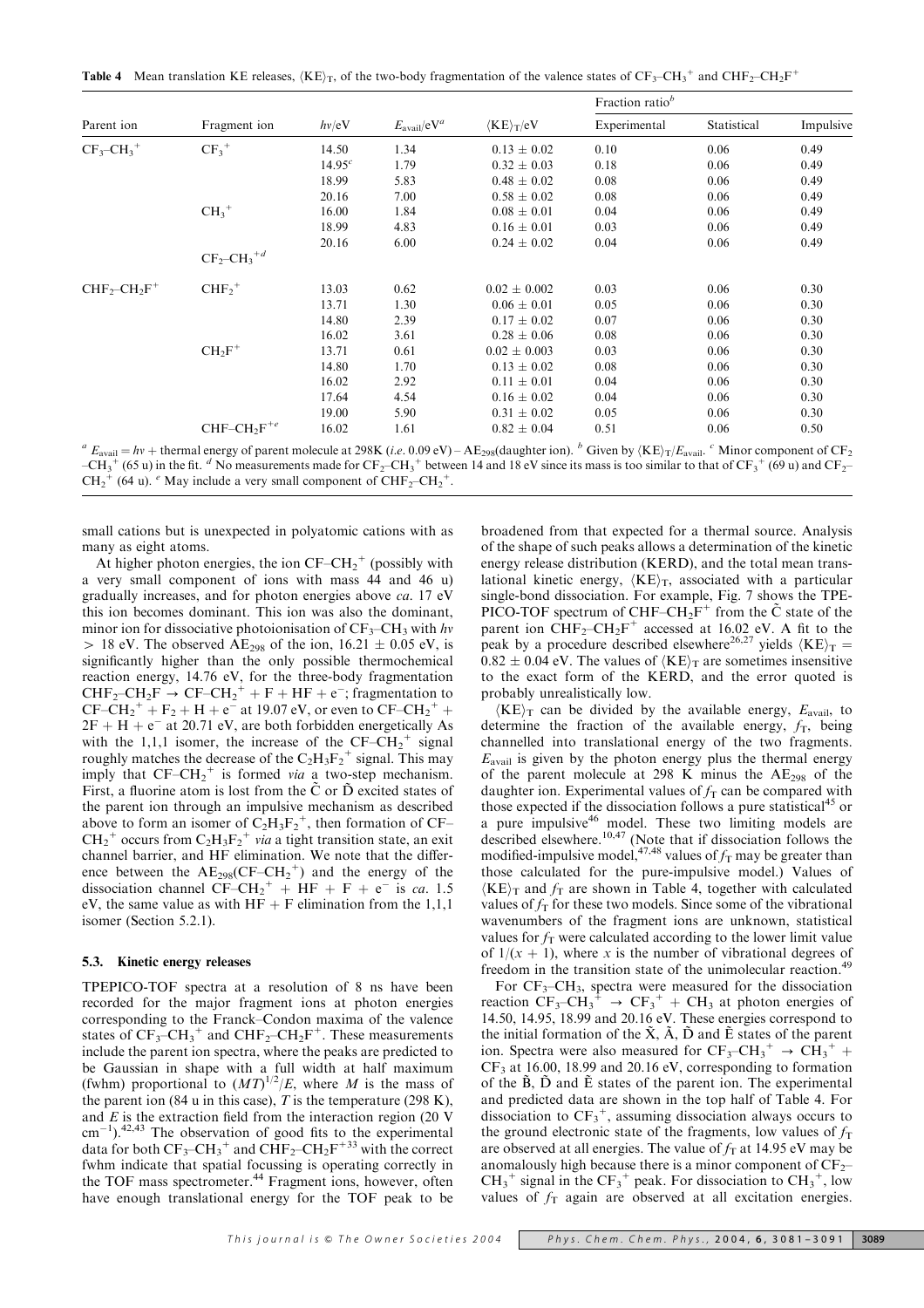No measurements could be made for  $CF_3-CH_3^+ \rightarrow CF_2 CH_3^+ + F$  at the peak of either the  $\tilde{B}$  or  $\tilde{C}$  states of the parent ion, because the fragment ion signal (65 u) shows weak blends from  $CF_2-CH_2^+$  (64 u) and  $CF_3^+$  (69 u). For  $CHF_2-CH_2F$ , spectra were also measured for the corresponding dissociation reactions at photon energies corresponding to initial formation of the electronic states of the parent ion. The same pattern for fractional translational energy release is observed. That is, low values of  $f<sub>T</sub>$ , always less than 0.10, are observed at all energies for dissociation to either  $\text{CHF}_2^+ + \text{CH}_2\text{F}$  or  $\text{CH}_2\text{F}^+ + \text{CHF}_2$ . The values are close to that predicted for statistical decay. The signal at mass 65 u due to F-atom loss from dissociative photoionisation of  $CHF_2$ – $CH_2F$  is now unblended because  $CF_3$ <sup>+</sup> is not observed as a fragment ion. The large value of  $\langle KE \rangle_T$ , 0.82  $\pm$  0.04 eV, when the molecule is excited into the  $\tilde{C}$ state of the parent ion was noted in Section 5.2.2. The corresponding value of  $f_T$ , 0.51, is almost exactly that predicted by the pure-impulsive dissociation model.<sup>46</sup>

Although this pattern of low values of  $f<sub>T</sub>$  for C–C bond and high values for C–F bond cleavage has been observed before in other HFC cations,<sup>10,11</sup> the absolute values of  $f<sub>T</sub>$  should be treated with some caution. They depend upon the values used for  $E_{\text{avail}}$ , which themselves depend on a precise determination of the  $AE_{298}$  of the daughter ion. Certainly for C–F bond fission, the AE298 of the daughter ion may be much higher than the dissociation energy to fragment ion  $+ F$ . Nevertheless, the high value of  $f_T$  for F-atom loss from  $CHF_2-CH_2F^+$  is consistent with isolated-state behaviour for the  $\tilde{C}$  (and possibly  $\ddot{D}$ ) states of the parent ion. Dissociation then proceeds along a pseudo-diatomic exit channel of the potential energy surface of the initially excited state. The two atoms of the breaking C–F bond recoil with such force that a relatively large fraction of the available energy is converted into translational energy of the two fragments. Although we were not able to measure  $f<sub>T</sub>$ , we predict the same behaviour for the  $\tilde{B}$  and  $\tilde{C}$  states of CF<sub>3</sub>–  $CH_3^+$ . By contrast, the much lower values of  $f_T$  for C–C bond cleavage in both  $CF_3-CH_3^+$  and  $CHF_2-CH_2F^+$  suggest that the initially-excited state of the parent ion decays non-radiatively by internal conversion to the bound parts of the ground state, then dissociation occurs in a statistical manner from this surface. An alternative explanation is that the C–C bond *does* break in an impulsive manner, but the much lower values of  $\langle KE \rangle_T$  and  $f_T$  than either impulsive model suggests arise because one of the bond lengths or bond angles in the fragment ion is considerably changed from its value in the parent ion.<sup>50</sup> Such an *intramolecular* mechanism of fragmentation would result in the daughter ion and/or neutral partner having significant amounts of vibrational energy. Since  $CF_3^+$ ,  $CH_3^+$ , and presumably  $\text{CHF}_2^+$  and  $\text{CH}_2\text{F}^+$ , are planar in the isolated ion but approximately pyramidal when located in the parent ion, this model could explain the low values of  $f<sub>T</sub>$  for C–C bond cleavage, with the  $v_2$  umbrella bending mode of these daughter ions incorporating much of the available energy. From the kinetic energy data alone, therefore, we are not able to distinguish these two mechanisms for how the central C–C bond breaks in either isomer of the trifluoroethane cation.

# 6. Conclusions

We have recorded the threshold photoelectron and threshold photoelectron photoion coincidence spectra of the two isomers of trifluoroethane,  $CF_3-CH_3$  and  $CHF_2-CH_2F$ , in the range 12 –24 eV. Ion yield curves have been determined, and the breakdown diagrams are shown elsewhere.<sup>33</sup> The mean translational kinetic energy releases into fragment ions involving a single bond cleavage from selected valence states of  $CF_3-CH_3^+$  and  $CHF<sub>2</sub>-CH<sub>2</sub>F<sup>+</sup>$  have been measured, and compared with the predictions of statistical and pure-impulsive models. Ab initio G2 calculations have determined the minimum energies of  $CF_3-CH_3$  and  $CHF_2-CH_2F$  and their cations, with their geometries optimised at the MP2(full)/6-31G(d) level of theory. The nature of the valence orbitals of both neutral molecules has also been deduced. In addition, enthalpies of formation at 298 K of  $CF_3-CH_3$ ,  $CHF_2-CH_2F$ , and the major and minor ions observed by dissociative photoionisation have been calculated at this level of theory.

Combining experimental and theoretical data, the decay mechanism of the ground and low-lying excited valence states of  $CF_3-CH_3^+$  and  $CHF_2-CH_2F^+$  have been discussed. Both molecules have ground electronic states of the parent cation which are stable only over a narrow range of energies corresponding to the lower vibrational levels. As the photon energy increases, the fractional yield of the parent cation decreases from unity, and C–C bond cleavage produces  $CF_3^+$  and  $CH_3^+$ from  $CF_3$ -CH<sub>3</sub>, CHF<sub>2</sub><sup>+</sup> and CH<sub>2</sub>F<sup>+</sup> from CHF<sub>2</sub>-CH<sub>2</sub>F. It is assumed that these four ions all turn on at their thermochemical threshold with no activation barrier in the exit channel. We have converted these energy thresholds into upper limits for the enthalpy of the corresponding reactions at 298 K, $30$  and thus determined new values for the enthalpy of formation at this temperature of  $CF_3-CH_3$  and  $CHF_2-CH_2F$ . Only a low fraction of the available energy,  $f<sub>T</sub> < 0.1$ , is channelled into translational energy of the fragment ion and polyatomic neutral.

At higher energy, C–F bond cleavage is associated with electron removal from the  $(HOMO - 2)$  and  $(HOMO - 3)$  $2p\pi$  nonbonding orbitals of  $CF_3-CH_3$ . Impulsive dissociation from the  $\tilde{B}$  and  $\tilde{C}$  states of  $CF_3-CH_3^+$  via C-F bond cleavage then leads to production of  $CF_2-CH_3^+ + F$ . Although not measured experimentally, we infer that a much larger fraction of the available energy is now channelled into product translation. Decay from the  $\tilde{C}$  and  $\tilde{D}$  states of CHF<sub>2</sub>–CH<sub>2</sub>F<sup>+</sup>, formed by electron removal from the F  $2p\pi$  nonbonding (HOMO – 3) and  $(HOMO - 4)$  orbitals of the neutral molecule, also leads to C–F bond cleavage, and production of either CHF–CH<sub>2</sub>F<sup>+</sup> or  $CHF_2-CH_2^+ + F.$  Now a large value of  $f_T$  is measured experimentally, and confirms that these states display isolated-state behaviour and decay impulsively. It is also likely that the geometry of the daughter ion will not differ significantly from that of the corresponding group in  $CHF_{2}$ - $CH_2F^{+.46,47}$  For both molecules, the  $AE_{298}$  of the daughter ion with mass 65 u lies significantly higher in energy than the thermochemical energy of the dissociation channel, so only an upper limit for the enthalpy of formation at 298 K of  $CF_2$ –  $CH_3^+$  and CHF–CH<sub>2</sub>F<sup>+</sup> or CHF<sub>2</sub>–CH<sub>2</sub><sup>+</sup> is determined.

Several examples of minor fragment ions caused by more complicated unimolecular reactions are observed. For both isomers of trifluoroethane,  $CF-CH_2^+$  is observed, and indeed for h $v > ca$ . 18 eV this ion is the dominant fragment from dissociative photoionisation of both  $CF_3-CH_3$  and  $CHF_2 CH<sub>2</sub>F$ . A two-step mechanism, fluorine-atom loss then HF elimination, is suggested to explain its presence.

#### Acknowledgements

We thank EPSRC for a Postdoctoral Fellowship (WZ), studentships (DJC and DPS), and research grants, including beamtime costs at the Daresbury SRS. RYLC thanks the University of Birmingham for a studentship. We thank Drs Paul Hatherly and Barry Fisher (Reading University) for technical advice on the use of the coincidence apparatus, and Chris Howle for a critical reading of the manuscript.

#### References

- 1 J. C. Farman, B. G. Gardiner and J. D. Shanklin, Nature, 1985, 315, 207.
- 2 S. Solomon, *Nature*, 1990, 347, 347.<br>3 R. E. Banks *J. Fluorine Chem.* 199.
- 3 R. E. Banks, J. Fluorine Chem., 1994, 67, 193.
- B. Sukornick, Int. J. Thermophys., 1989, 10, 553.